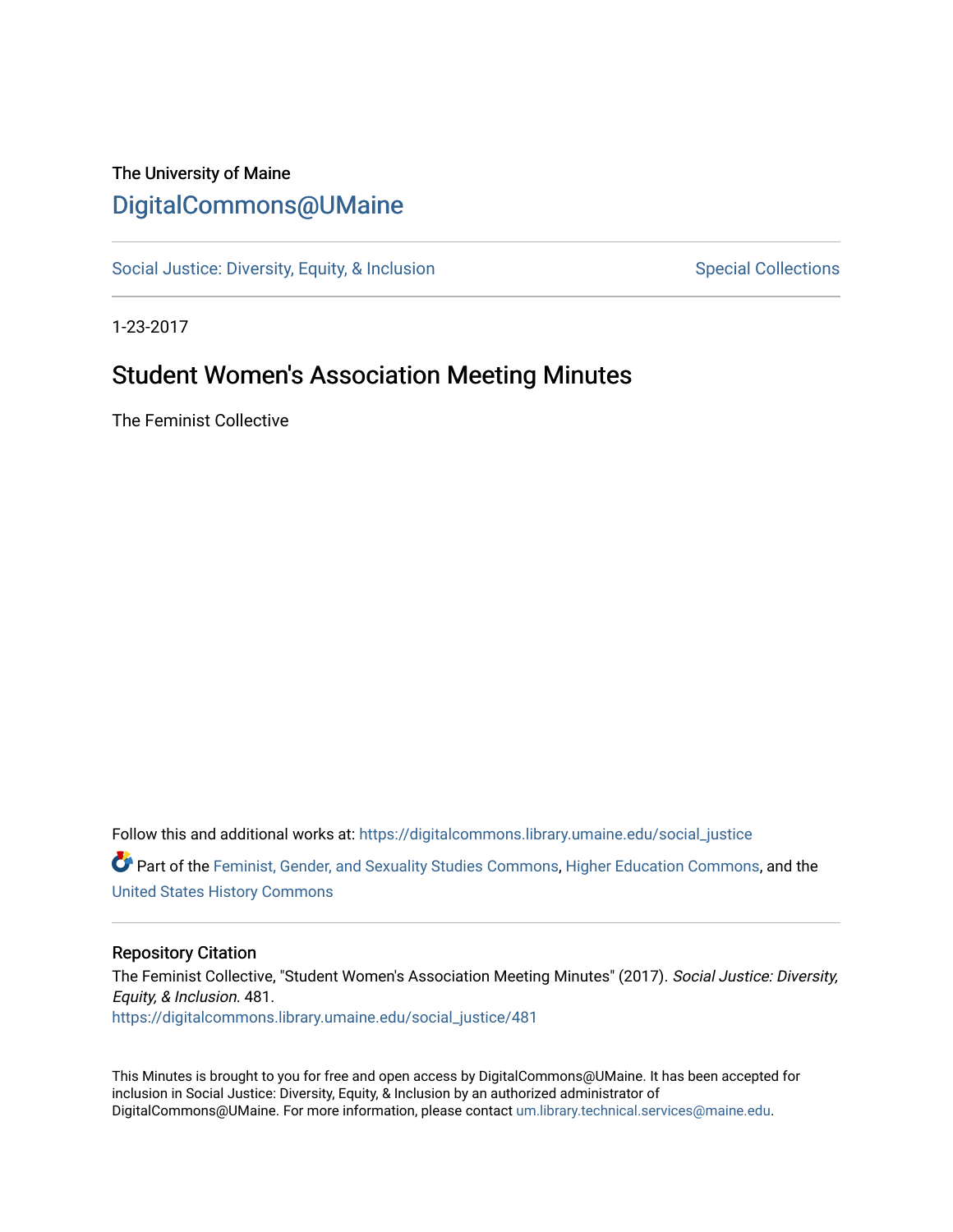## Student Women's Association

Meeting Minutes January 23rd, 2017

#### **Opening**

The tenth regular meeting of the Student Women's Association of the 2016-2017 academic year was called to order at 7:02pm on Monday, January 23rd, 2016 in the Totman room by President Sam Saucier.

#### **Check-in**

Name, pronouns, how was your break

#### **Business**

Student Organization Fair

9:30am-1pm Wednesday January 25<sup>th</sup>

All of rooms in union have been booked out to mock org fair in the fall

We have a table booked next to the SASH table

Candy, banner, tablecloth will be set in the SWAffice for whoever sets up

## Women's Resource Center

Lori and Sam are meeting with Dean Dana again on Wednesday

Part of a campaign we have mapped out for the upcoming months

Change.org petition is currently circulating, so please sign it, leave a comment, and share

On the SWA page and on many of our personal Facebook profiles

Making a flyer to circulate in the community

Vagina Monologues

Show dates are February 9th and 10<sup>th</sup>

Space has not been book but we are in the process of obtaining funding

Tabling the whole week before and the Thursday/Friday before to sell vulva pops and

clay vulva earrings (Delaney will book tables, and post a sign up sheet on Facebook)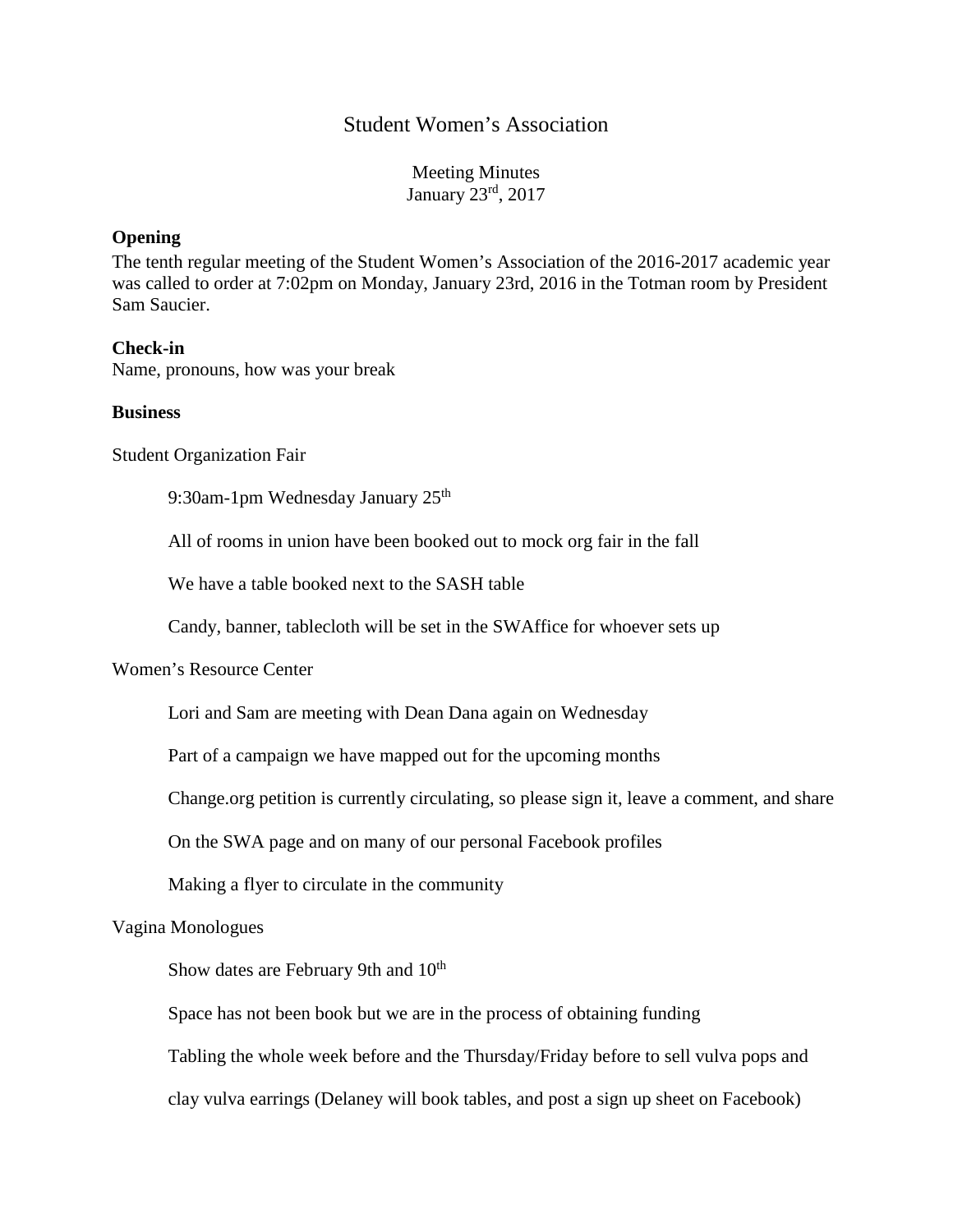1 in 3 (Taylor)

Wants to do a fundraiser for Planned Parenthood

Collab with SASH during sex week to work against abortion stigma

Upcoming events and projects this semester:

-Maine Peace Action Committee: Douglas Allen Student Activist Panel Feb 9th @ 12:30 in the

Bangor Room (part of Socialist/Marxist Lecture Series)

SWA, SASH, and Amnesty International will all have representatives

If anyone is interested in having another group they belong to do a presentation, let Olivia

know

#### -Clothing SWAp

Finally plan on having it after spring break

Hopefully in conjunction with an environmental justice group on campus

Leftover clothes will be donated

#### -Student Activist Fair

Plan to hold it this semester

Student Activist Board has had their first official event- Peace, Love, and Pizza

Join members of all the organizations that belong to Student Activist Board to spread

information and continue working together

#### -Beautiful Week

The week of Earth Day

Multiple days of tabling and body positive activities

Conclude week withSlut Walk

-Undie Run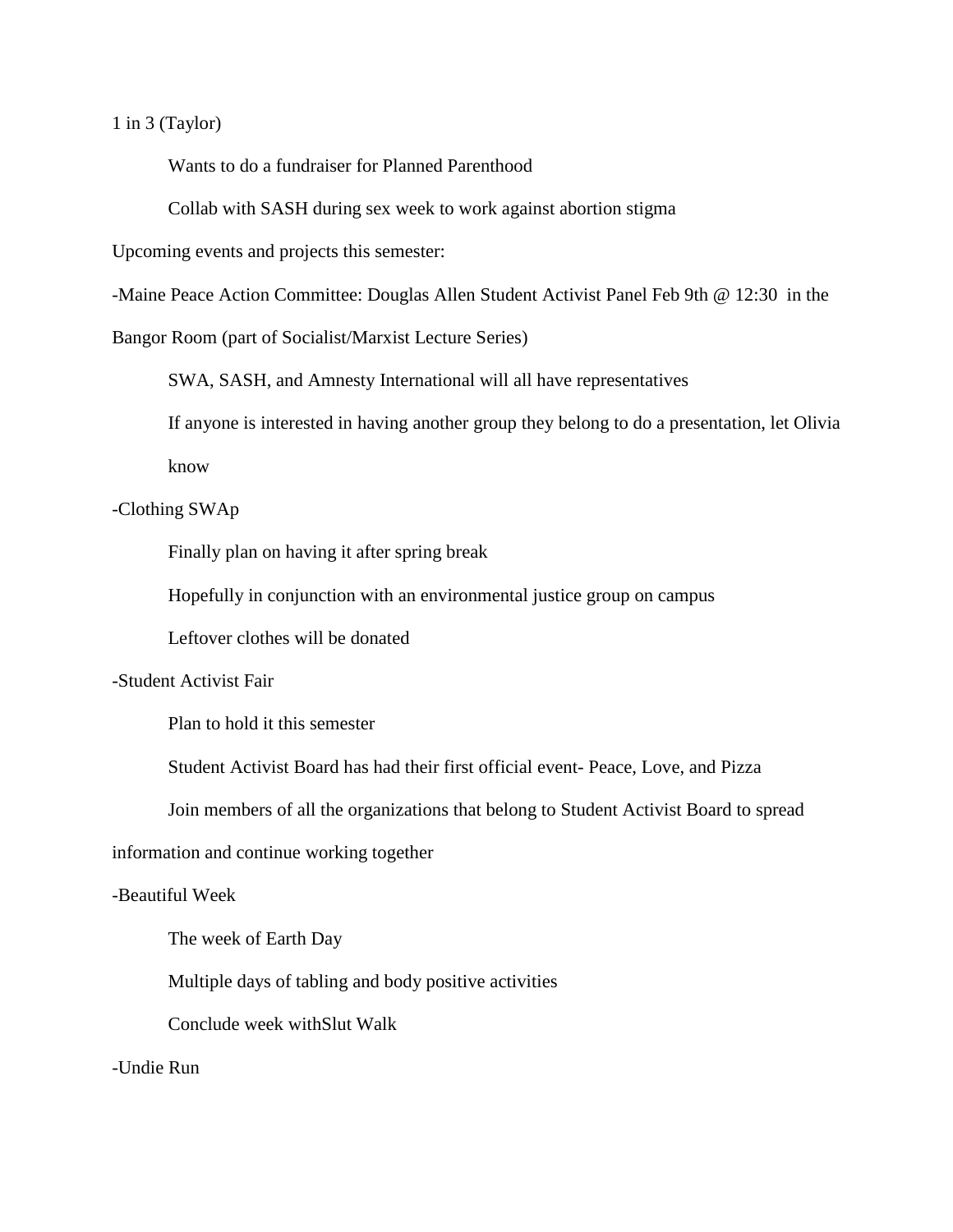Run in clothes you're going to donate

Possible that we might start on Maine Day

Consider combining this with the clothing SWAp

## -Sex Week

Put on by SASH & we will collab with them

#### -Organizer training at future meetings

Help more of us get involved in the WRC campaign

Sam has proper training from Advocates for Youth

Help us think about power dynamics and how to build a campaign

#### -Fun bonding time! For fun. (It will be fun)

Possibly weekend of February 4th

#### -T-Shirts!!!!!!!!!!!!!!!!!!!

We have funding for it now!!!!!!!!!!!

We have a logo!!!!!!!!!!!!!!!!

#### -Hope Festival

Sometime in April

We plan on having a table with an activity

#### **Announcements**

-Congrats to our new officers! Sam as co-chair and Taylor as 1in3 coordinator

-Sam office hours 11-12 Tuesday/Thursday Lori office hours 11-12 Monday/Wednesday

-We have a functioning button maker

#### **Check-out**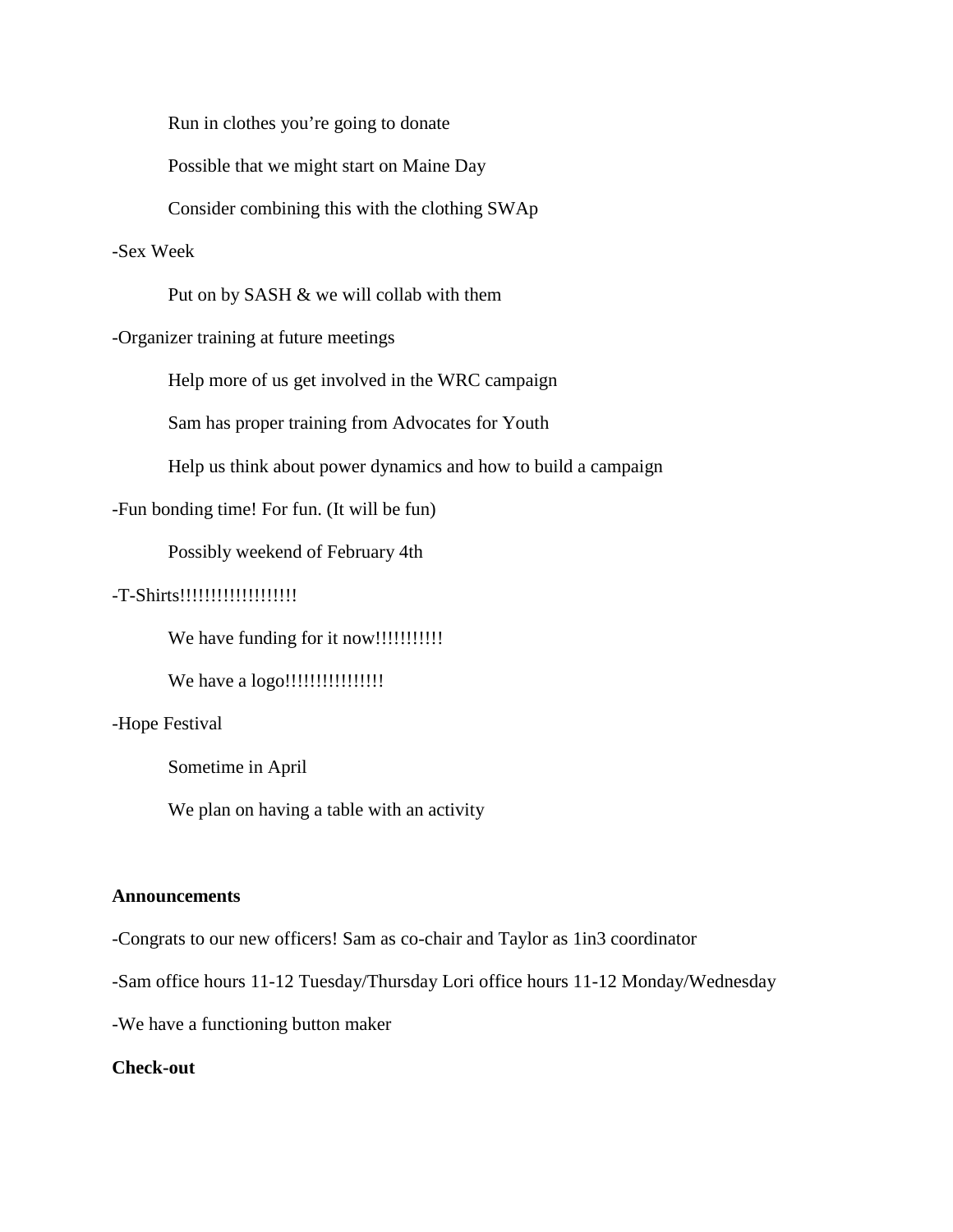Post meeting plans

# **Adjournment**

Meeting was adjourned at 7:57 pm by Lori Loftin. The next general meeting will be at 7pm on January 30, 2017 in the Totman room.

Minutes submitted by: Delaney Woodford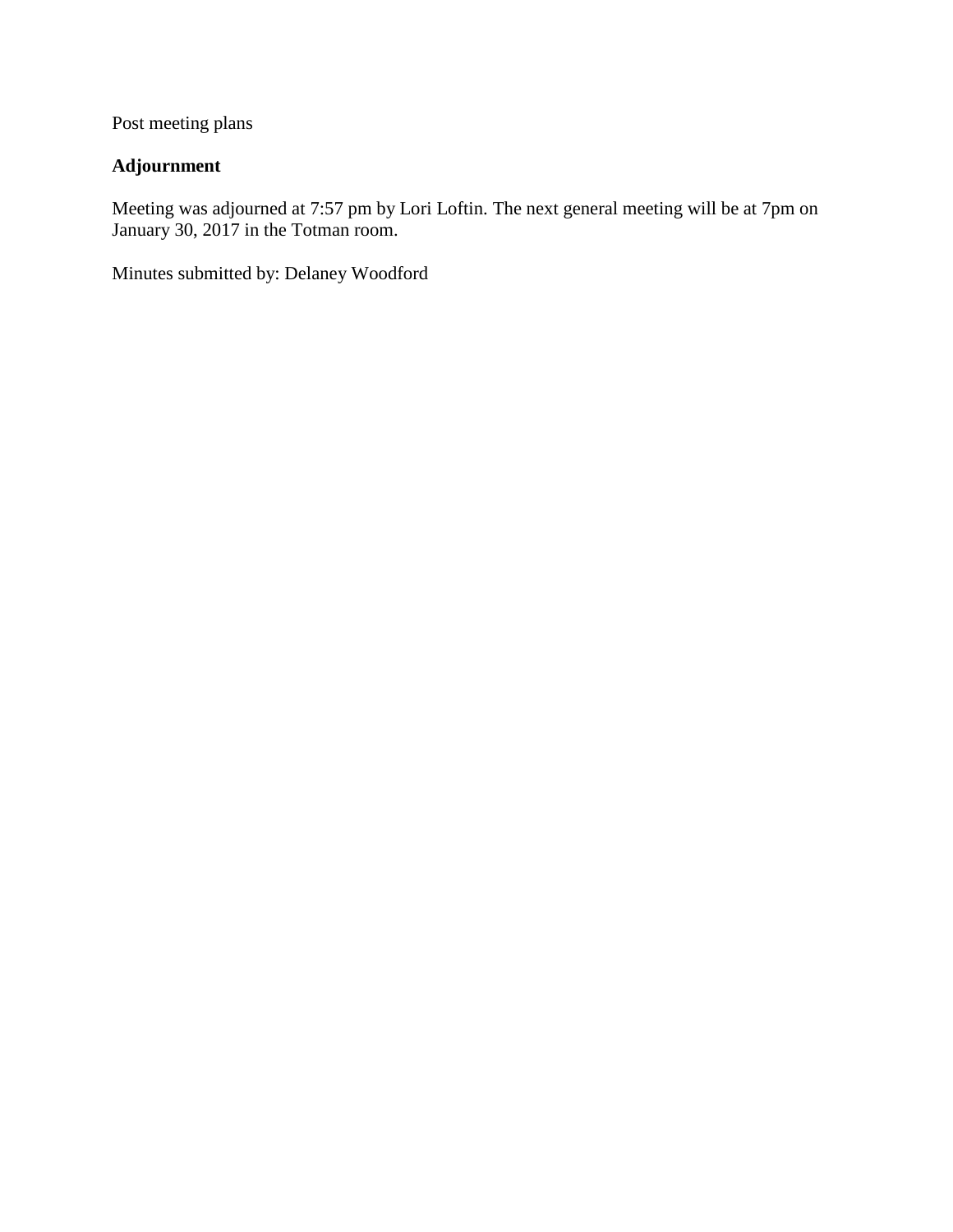## Student Women's Association

Meeting Minutes January 30<sup>th</sup>, 2017

#### **Opening**

The eleventh regular meeting of the Student Women's Association of the 2016-2017 academic year was called to order at 7:01pm on Monday, January 23rd, 2016 in the Totman room by President Sam Saucier.

## **Check-in**

Name, pronouns, TV show you're watching right now

#### **Business**

Basic Organizer Training

Shomya- organizer at Advocates for Youth visiting from DC to give it

Potentially on February 13th, is everyone free in the afternoon-evening? Roughly 4-8pm

Location TBD, likely in the union- Delaney will book

Try to take this time off, this is a very important opportunity!

Coming to specifically work on WRC with us

## T-Shirts

Olivia Nicol made a t-shirt design for us!

We will put a sign up on Facebook to collect sizes and see how many to order

Coming out of our budget so no one has to buy their own

## Vagina Monologues:

Officially in the Cyrus Pavilion at 7PM on February 9th and 10th

We will need a couple of non-cast members to volunteer selling Vulva Pops (Delaney

will make sign up on Facebook)

1 for \$2 and 3 for \$5 Vulva pops

\$3 Student tickets, \$5 non-student tickets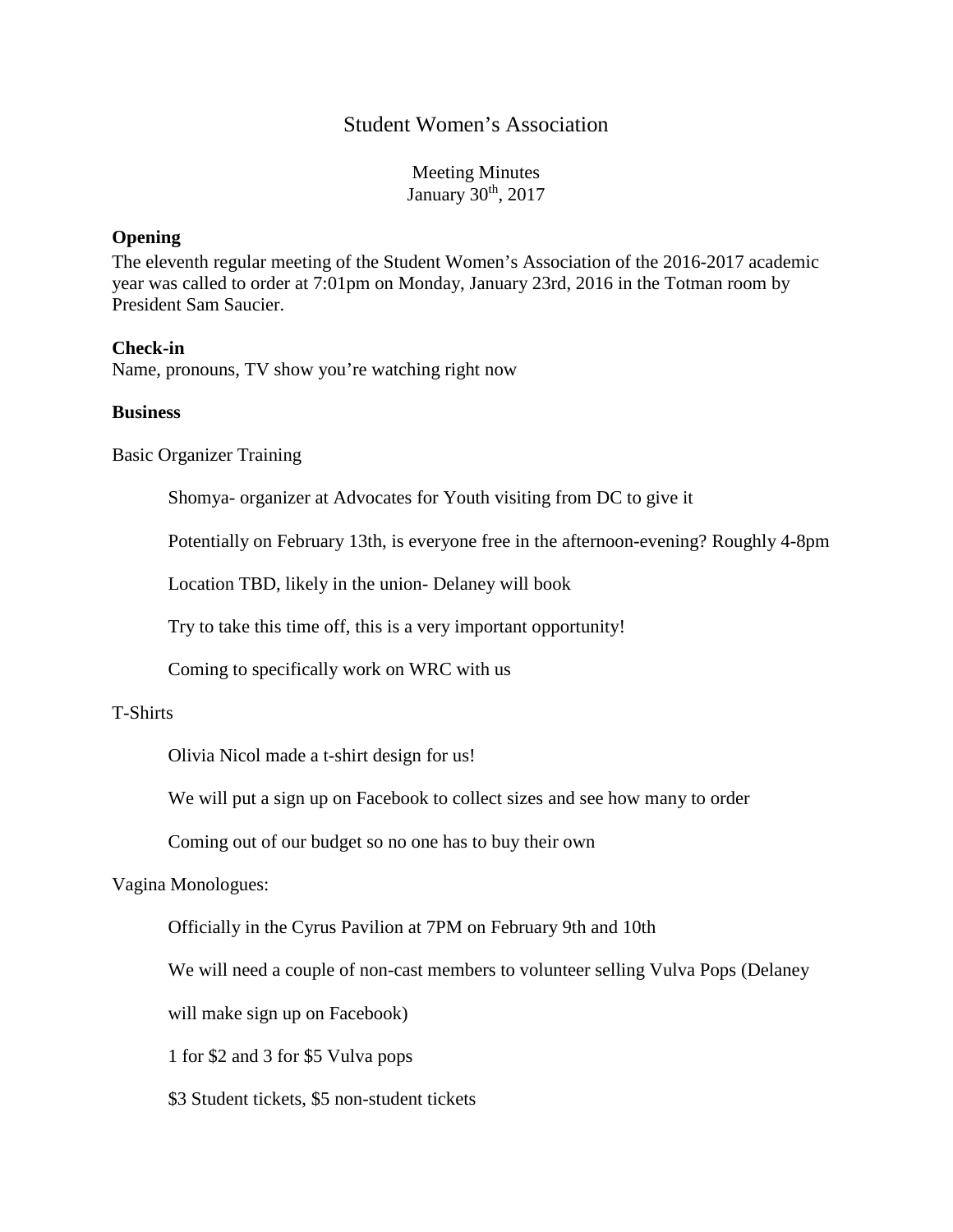Tabling: ALL next week (Delaney book tables, make sign up), we'll be selling vulva pops and vulva earrings made by Sierra Hillebrand (portion of money will go back to her)

#### WRC

Keep circulating the petition, we've just surpassed 500 signatures!

Lori and Sam met with Dean Dana and he stated we would have a space by the end of the semester

Putting a lot of pressure on an end of the semester deadline

Next step: meeting with the woman in charge of delegating spaces, meeting with Provost

Hecker, then possibly President Hunter

Shomya is setting up a consult with Teen Vogue or Cosmo to do an article on the WRC

Other student organizations interested in supporting us- we are circulating a document for

them to sign to show their support

-If anyone knows of any organizations who would be interested, please refer them to Sam or Lori

#### **Constitution**

Lori and Sam updated our constitution this weekend

Nothing major was changed, just cabinet and senate representative duties delegated to cochairs

#### Dump Drumpf booklets

Link to purchase posted on Facebook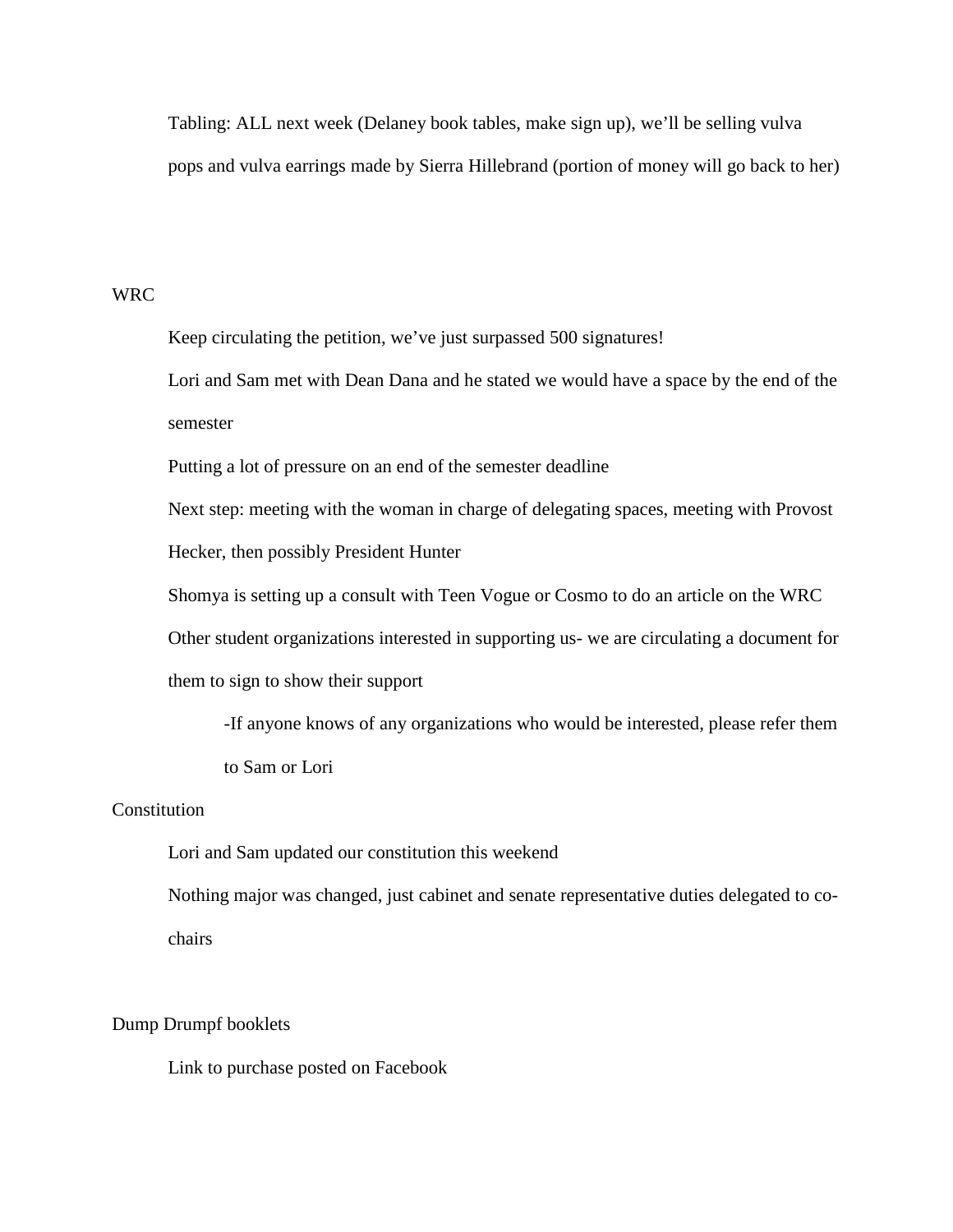## Condom Week tabling

Mabel Wadsworth handing out condoms and contraceptive information

If you can help table, Jessie posted sign up on Facebook

## **Announcements**

Friendship and bonding and love this Saturday night 8:30 at Sam's house!

New computer and keys to SWAffice

Opera Workshop in April, Lydia is in it and we should all go see her

Upcoming March for Scientists on Washington and sister marches across the country

Sex Week February 20-24<sup>th</sup>

Being Me website is up- Kit is going to bring more stickers in beingmemovement.com

Planned Parenthood March in Portland Saturday February 11<sup>th</sup>

Wednesday at noon Black Lives Matter flag raising on the mall

## **Check-out**

Tonight's plans

## **Adjournment**

Meeting was adjourned at 7:42 pm by Sam Saucier. The next general meeting will be at 7pm on February 6, 2017 in the Totman room.

Minutes submitted by: Delaney Woodford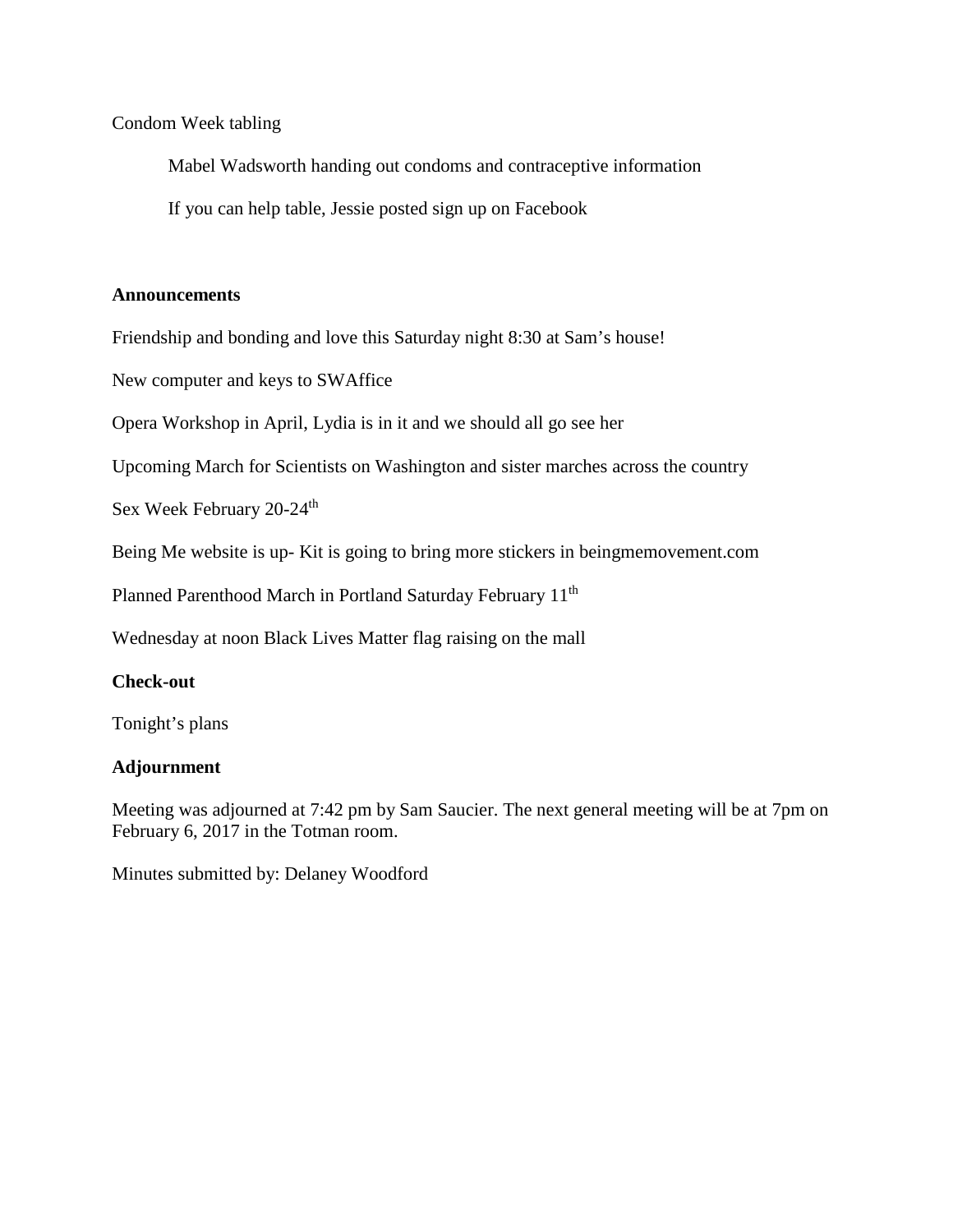## Student Women's Association

Meeting Minutes February  $6<sup>th</sup>$ , 2017

#### **Opening**

The twelfth regular meeting of the Student Women's Association of the 2016-2017 academic year was called to order at 7:01pm on Monday, January 23rd, 2016 in the Totman room by President Lori Loftin.

#### **Check-in**

Name, pronouns, favorite floor of fogler

#### **Business**

Vagina Monologues:

Actual Vagina Monologues Thurs, Fri 7pm Cyrus Pavilion \$3 for students \$5 for

nonstudents

Vagina Monologues tabling this week- DO IT this is our primary advertisement for the

show (sign up on Facebook)

Tabling/doors/tix/vulva pops at actual event (sign up on Facebook)

Vulva pops are in the SWAffice

Invite your friends to the Facebook event

Proceeds to Mabel Wadsworth, Spruce Run, and Rape Response Services

Student Activist Panel:

Thursday 2/9 12:30-1:45 Bangor Room

Sam and Lori will be there to talk about SWA

Lots of other UMaine student orgs will be there to talk about their activist work as well

Basic Organizer Training:

Shomya- organizer at Advocates for Youth visiting from DC to give it

Coming to specifically work on WRC with us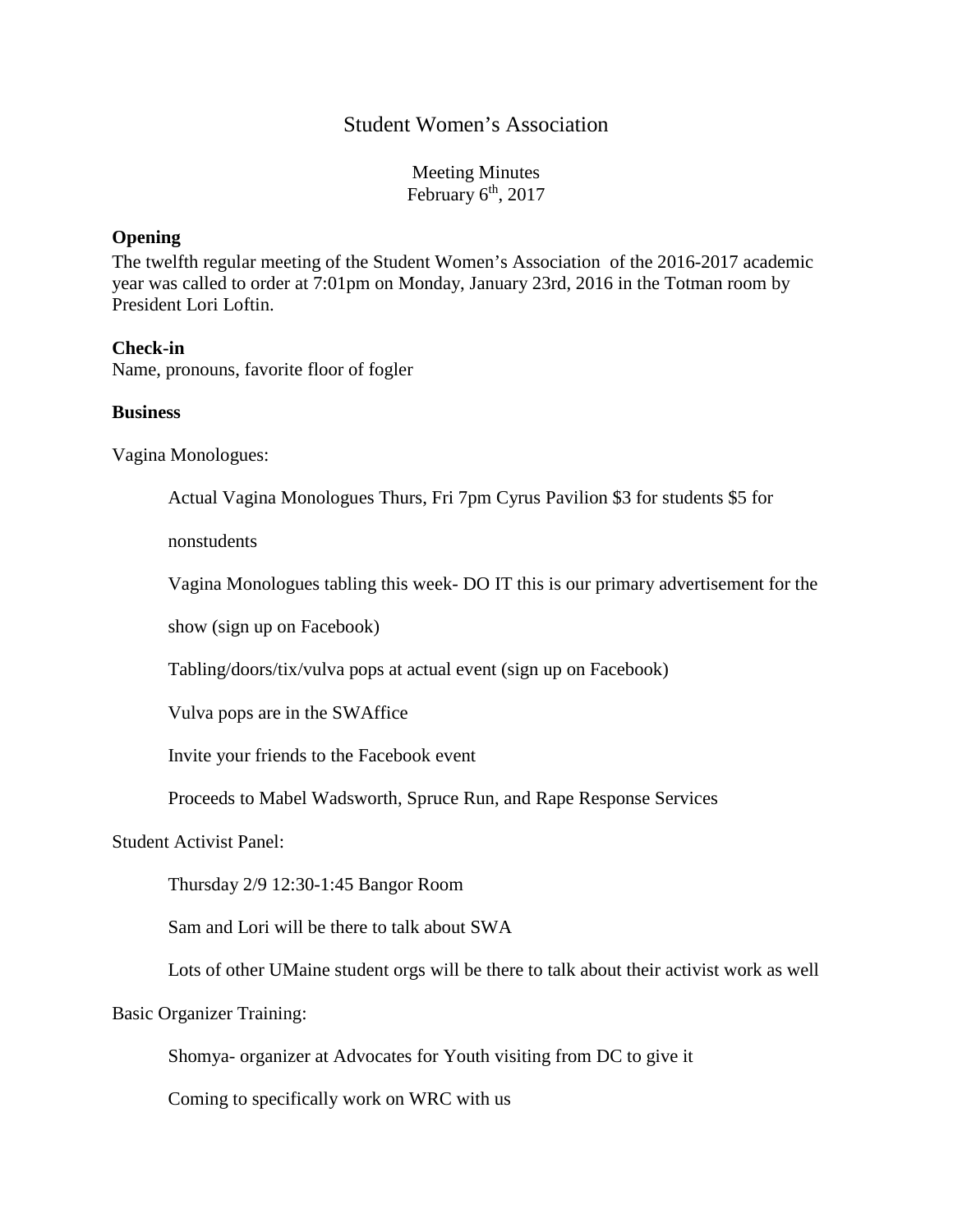February 13<sup>th</sup> 4-8:30pm in the union

RSVP on Facebook

Try to take this time off, this is a very important opportunity!

#### WRC Update:

Lori and Sam met with the woman in charge of delegating spaces

Confident that we will have a space by the end of the semester

Looking at the old CASE office (in union across from Rainbow Resource Center)

Funding is going to be the biggest upcoming challenge

Upcoming meeting with Provost to clarify what WRC will be for and that services are not

already being covered

Sam has done a phone interview and is moving forward with a consult with Teen Vogue

or Cosmo to do an article on the WRC

Unsure of who will staff the WRC as funding is pushed through, possibly SWA volunteers!

## Black Student Union:

Friday Feb 24th: Black History Month Potluck time TBD

Asking that SWA makes food for it

Delaney will post a signup on Facebook

T-shirts:

Olivia Nicol made a t-shirt design for us!

We will put a sign up on Facebook to collect sizes and see how many to order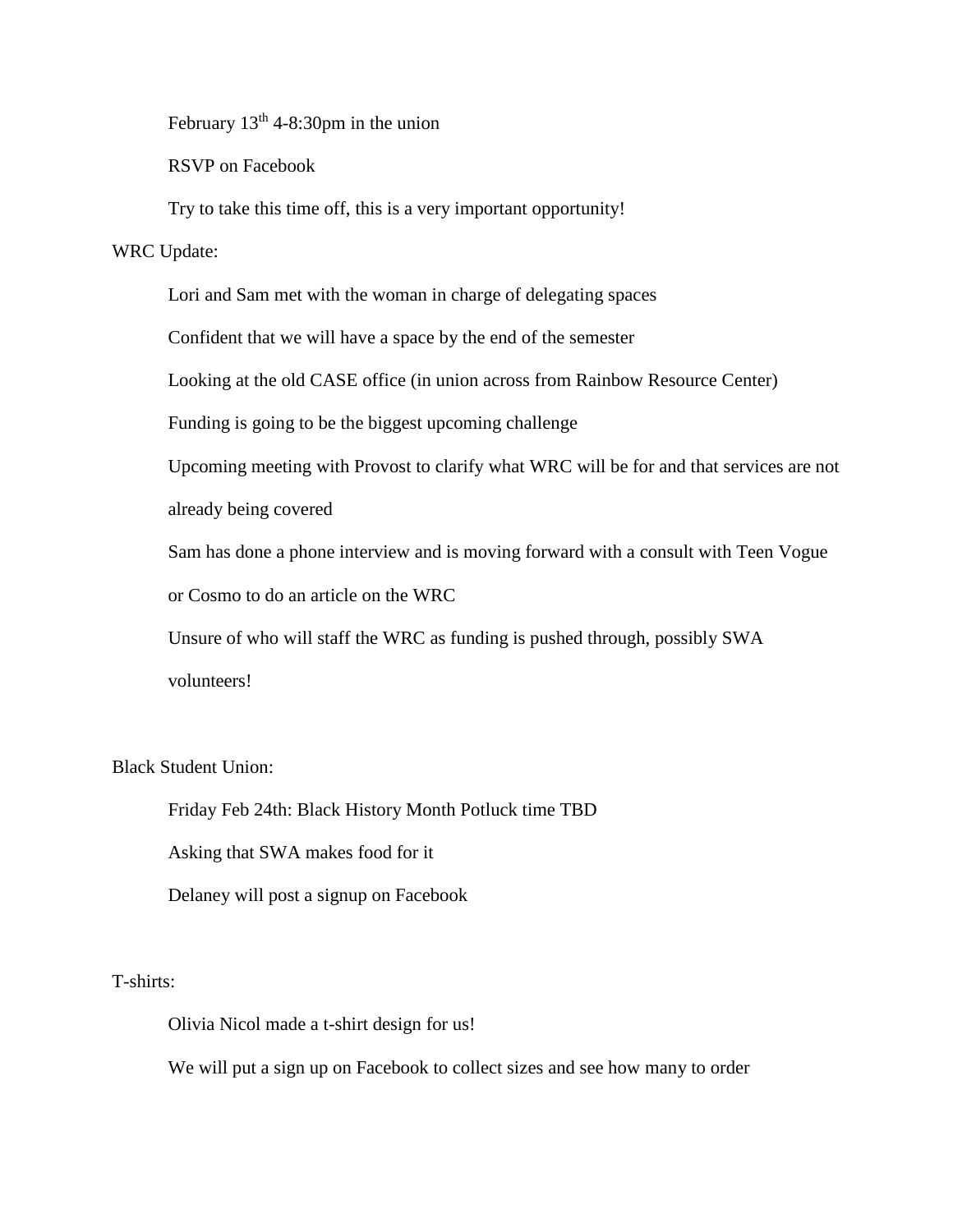Coming out of our budget so no one has to buy their own

## **Announcements**

Planned Parenthood March 12pm Saturday 2/11 in Portland, please carpool!

Sex Week February  $20-24^{\text{th}}$ , check it out

All Maine Women application has been released for rising seniors

Feminist Film Series: V-Day showing February 8<sup>th</sup>

UMaine March for Science meeting at 8 in Neville 104

It is rude to pee in other people's trashcans- don't forget!

Robyn held a beaar

## **Check-out**

Tonight's plans

## **Adjournment**

Meeting was adjourned at 7:35 pm by Student Women's Association. The next general meeting will be at 7pm on February 20, 2017 in the Totman room.

Minutes submitted by: Delaney Woodford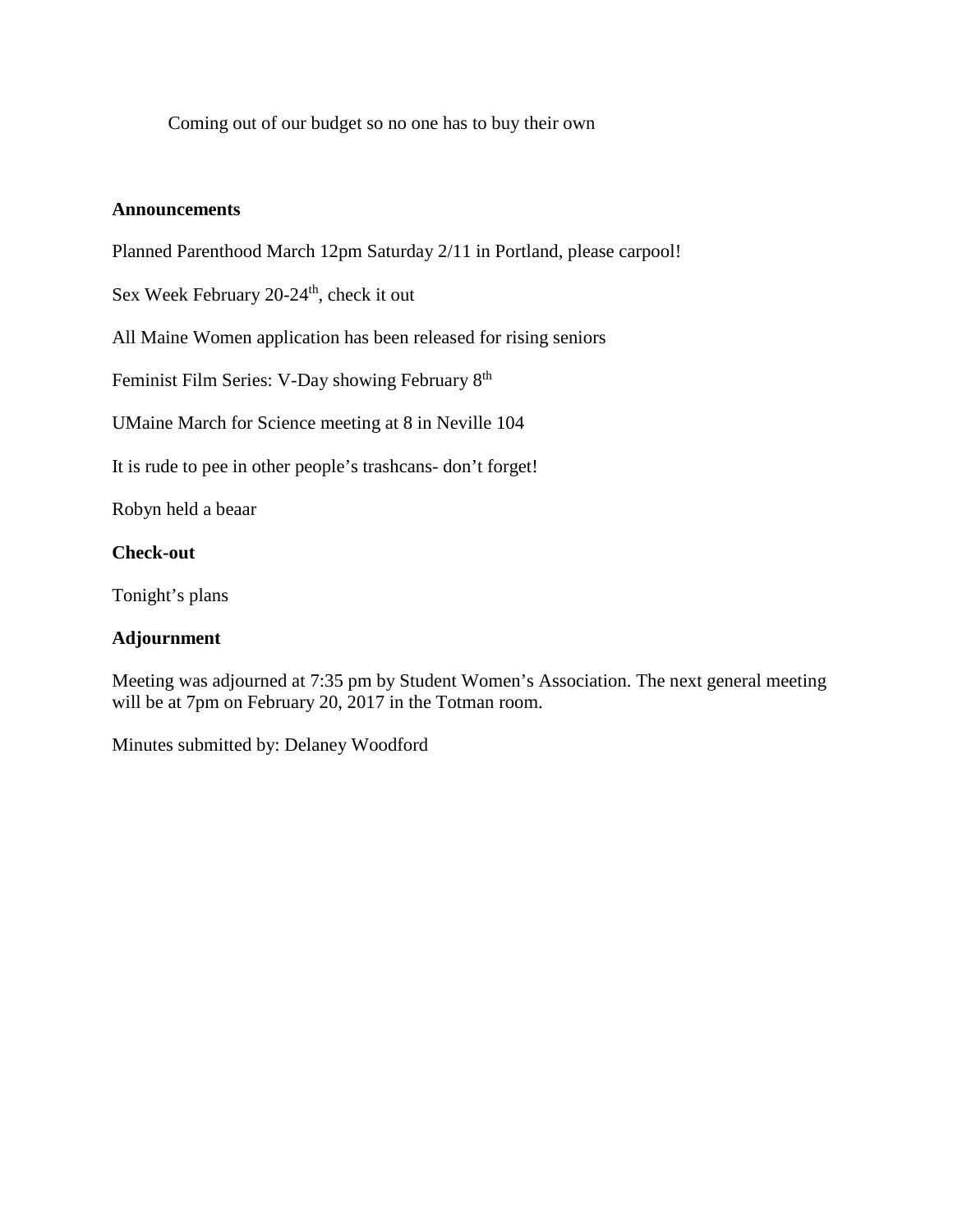## Student Women's Association

Meeting Minutes February  $27<sup>th</sup>$ , 2017

#### **Opening**

The thirteenth regular meeting of the Student Women's Association of the 2016-2017 academic year was called to order at 7:04pm on Monday, February 27th, 2016 in the Totman room by President Lori Loftin.

#### **Check-in**

Name, pronouns, what would you choose for your final meal?

#### **Business**

Vagina Monologues (Recap)

We made ~\$730! Super well even having cancelled a show

Each organization we are donating to is getting about \$250

Organizer Training/WRC Updates

-We have packets to outline our plan of attack for the WRC

- If you were unable to attend, Lori and Same are happy to meet with anyone

-Lori and Same met with the provost, director of Women's Studies, Rising Tide director,

CLAS dean division of lifelong learning and more!

-Lots of movement among programs/departments on campus

-We have been promised space in the union, but asked to have us hold off until

they figure everything out

-Believe that long term it is better for us to be associated with Rising Tide and

WGS but this will not solve our problem or prioritize our needs

-Dean Dana said if we have not heard from group/ the provost by end of spring

break we can go ahead with the space in the union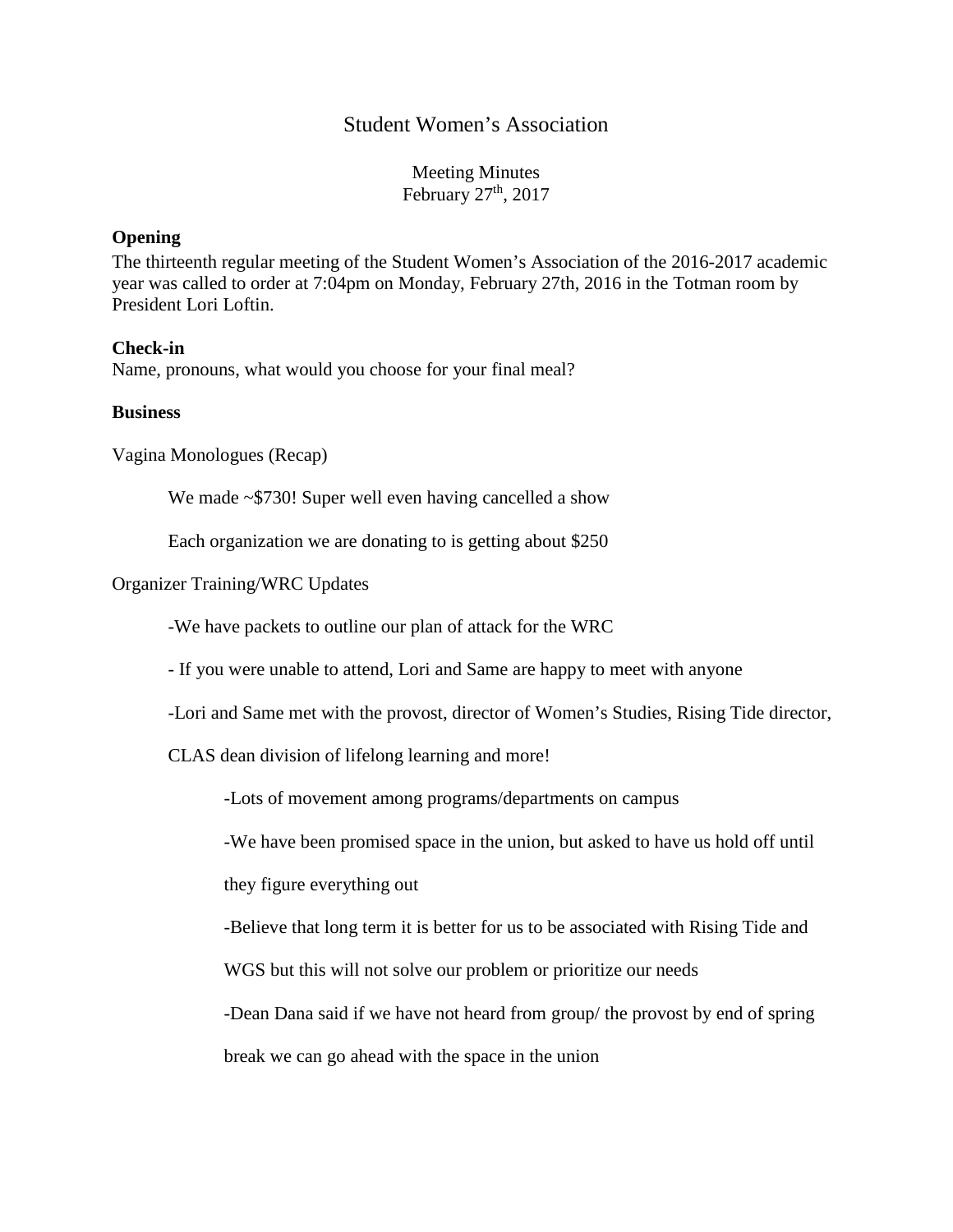-Provost was on original planning committee for WRC back in 1989, so he is working in the best interest of our group

-Petition stuff - need 400 signatures before 3/31 so we can deliver it

-Erin, Olivia: have been distributing QR codes and making announcements in classes

-3-minute speech: we want to work on developing an "elevator pitch"/important

information points

-Coalition document: will be delivered along with petition

Social Justice/Diversity: Week of March 27<sup>th</sup>

-SWA will be participating & collecting signatures

-Hopefully do an activist fair

T-shirts

#### **Announcements**

Self-love language tomorrow 2/28 11-12:30 in the Walker Room

Our Rights at Risk: Panel put on by Mabel Wadsworth Wednesday 3/1 12-1 at Bangor Public

Library

Beautiful Week: week of April 17<sup>th</sup>

UMaine March for Science April 22nd

Free Pancake Day at IHOP is Tuesday March 7th

#### **Check-out**

Spring break plans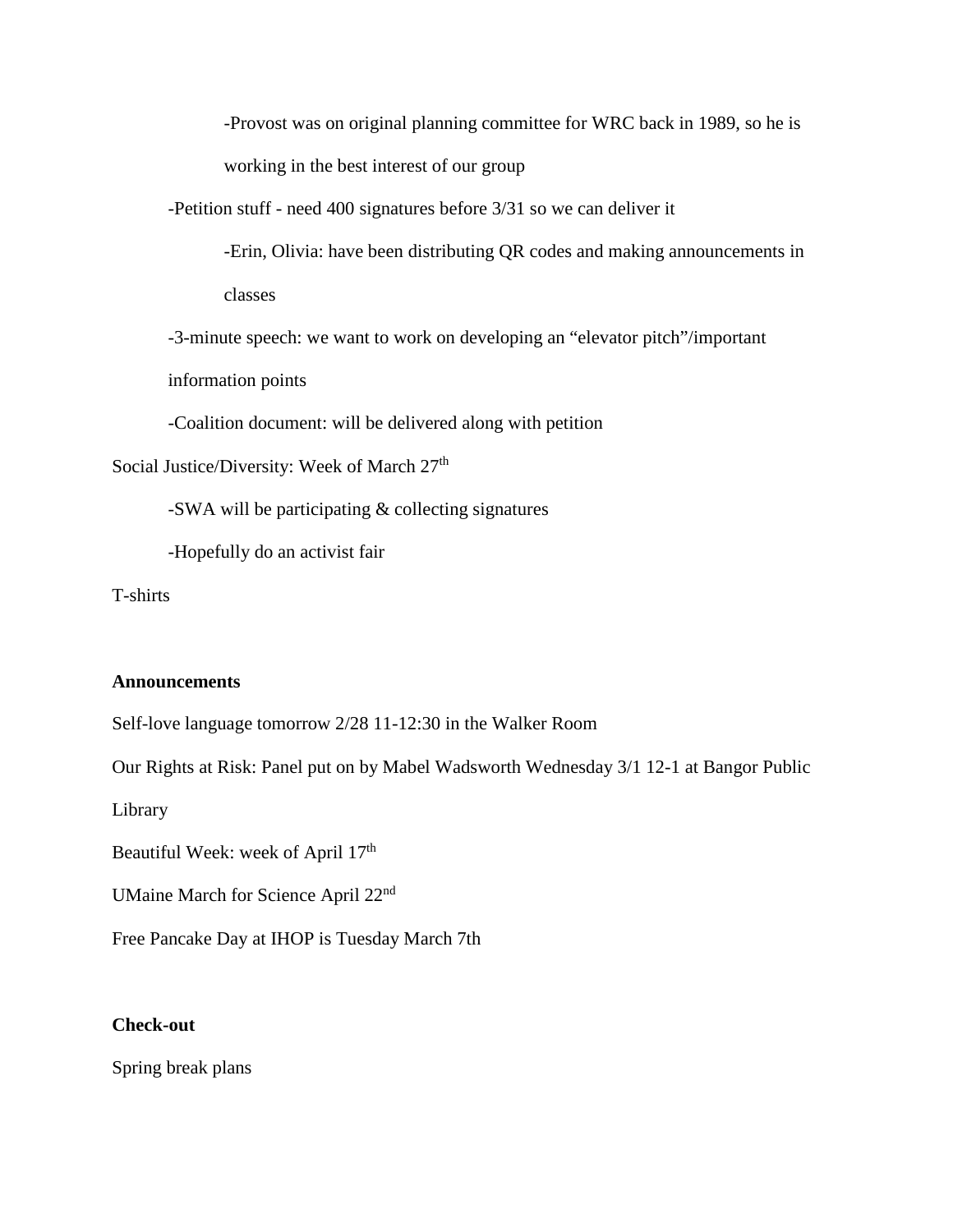# **Adjournment**

Meeting was adjourned at 7:40 pm by President Sam Saucier. The next general meeting will be at 7pm on March 7, 2017 in the Totman room.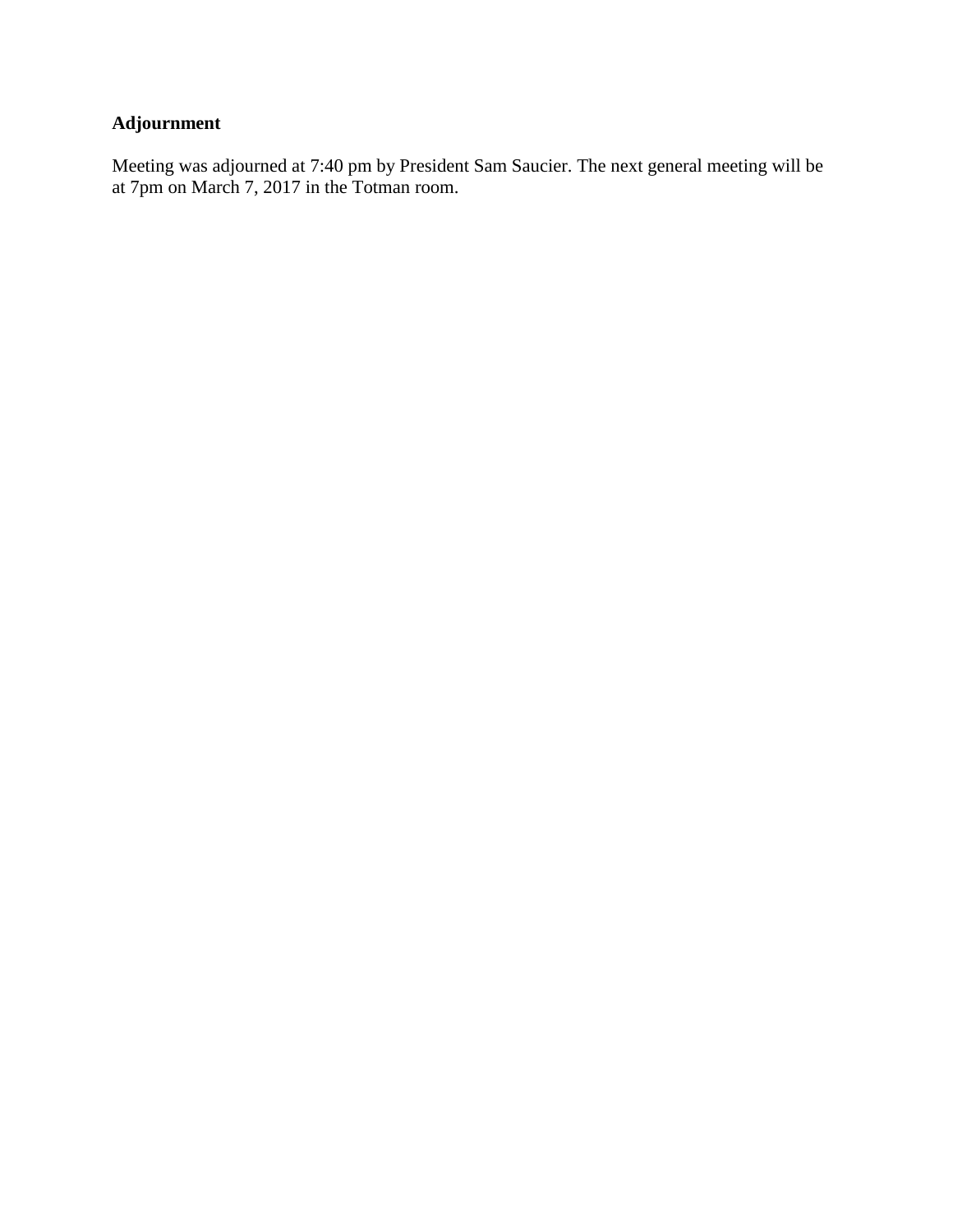## Student Women's Association

Meeting Minutes March 20<sup>th</sup>, 2017

#### **Opening**

The fourteenth regular meeting of the Student Women's Association of the 2016-2017 academic year was called to order at 7:04pm on Monday, March 20th, 2017 in the Totman room by President Sam Saucier.

#### **Check-in**

Name, pronouns, how was break?

#### **Business**

Hostile Student Government Takeover

MC is running unopposed for student gov president

She's coming in next week to talk about her goals (for example: free tampons in the

union!)

Beautiful Week: Week of April 17<sup>th</sup>

Begins with a sex carnival and ends with a slut walk

Need to plan events for the week

Beautiful week needs a makeover (lol)

-Continue tabling every day

-Body Positivi-tea

-Keep in mind how beauty ideals effect WOC more than white women

-Showing of videos

-Multicultural fashion show

-Natural beauty products table is usually popular: do a room/event instead?

Meeting  $4/10$  will be for poster making-please come!!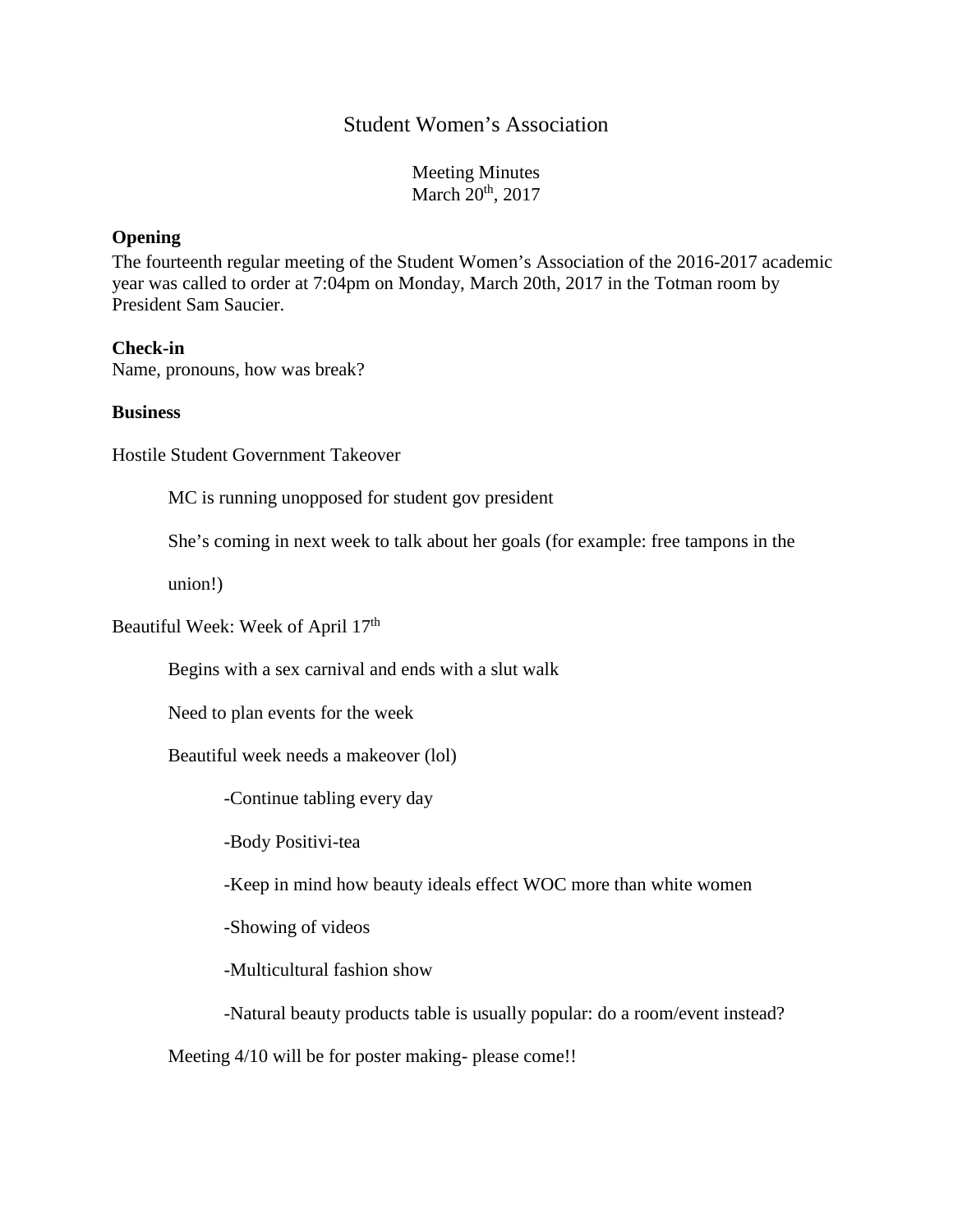## **Shirts**

See Delaney to sign up if you have not done so yet

Finalizing design and ordering on Friday

Update on WRC campaign

Sam and Lori had a meeting with VCAA today,

Provost Hecker and Dean Dana were there as well

WRC was on the agenda due to enough people mentioning it on survey

WRC is on official meeting record

No student input was invited on the subject

Expecting to hear from provost office this week, should have more information about

space by the middle of next week

Working on contacting press

Sarah is submitting an article to the MaineCampus, coming out next Monday

Delivering the petition by the end of the month: we need 1000 signatures!

Get signatures this week by going into clubs, get members to sign and leads to sign coalition document

Lori Visited UPenn this week and talked to their director for their WRC

Center was the result of a sit-in protesting sexual assault

Has a ton of resources!

Recommended reaching out to UMaine alumni that might be allies to potentially provide funds

Will likely begin a papering campaign the week after the petition is delivered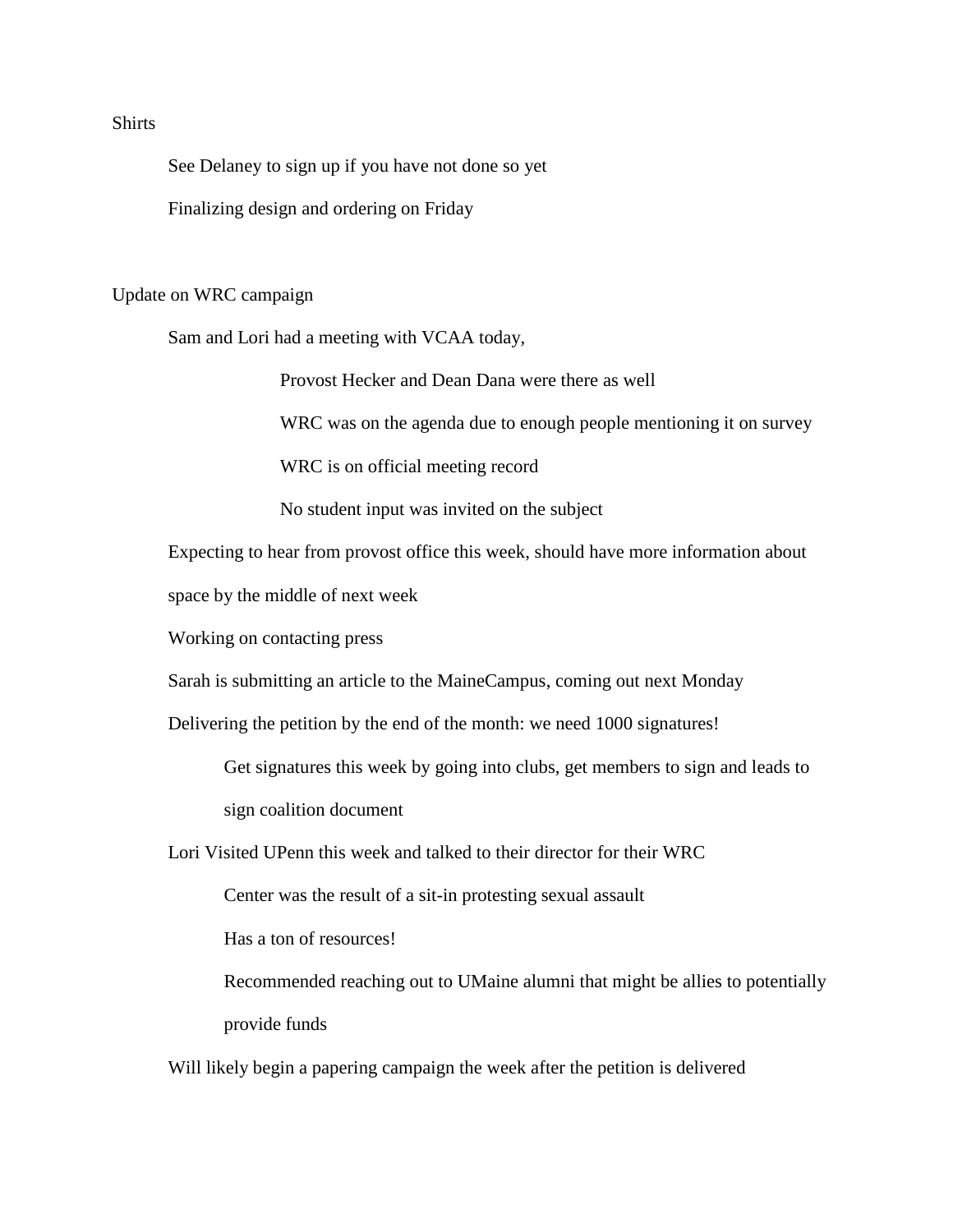Potential new positions/committee on SWA

Alumni and historian chair so our presence on campus is well documented

Pregnancy and parenting sub-committee

Would work with Commuter and Non-Traditional Student Network to support students who are/become pregnant

#### 1 in 3

Abortion and diversity speak out all day tomorrow

Taylor will post link

1 in 3 week of action is the same week as beautiful week, will combine tables

#### **Announcements**

Equal pay day bake sale Tuesday April 4th - meeting night before (Mon 4/3) can be a baking

night at Sam's house

Feminist Film Series (every other Wednesday at 6pm) and Feminist Extravaganza (3/29 at 6pm)

in Fernald put on by WGS

#### **Check-out**

Plans for tonight

## **Adjournment**

Meeting was adjourned at 7:54 pm by Sam Saucier. The next general meeting will be at 7pm on March 26, 2017 in the Totman room.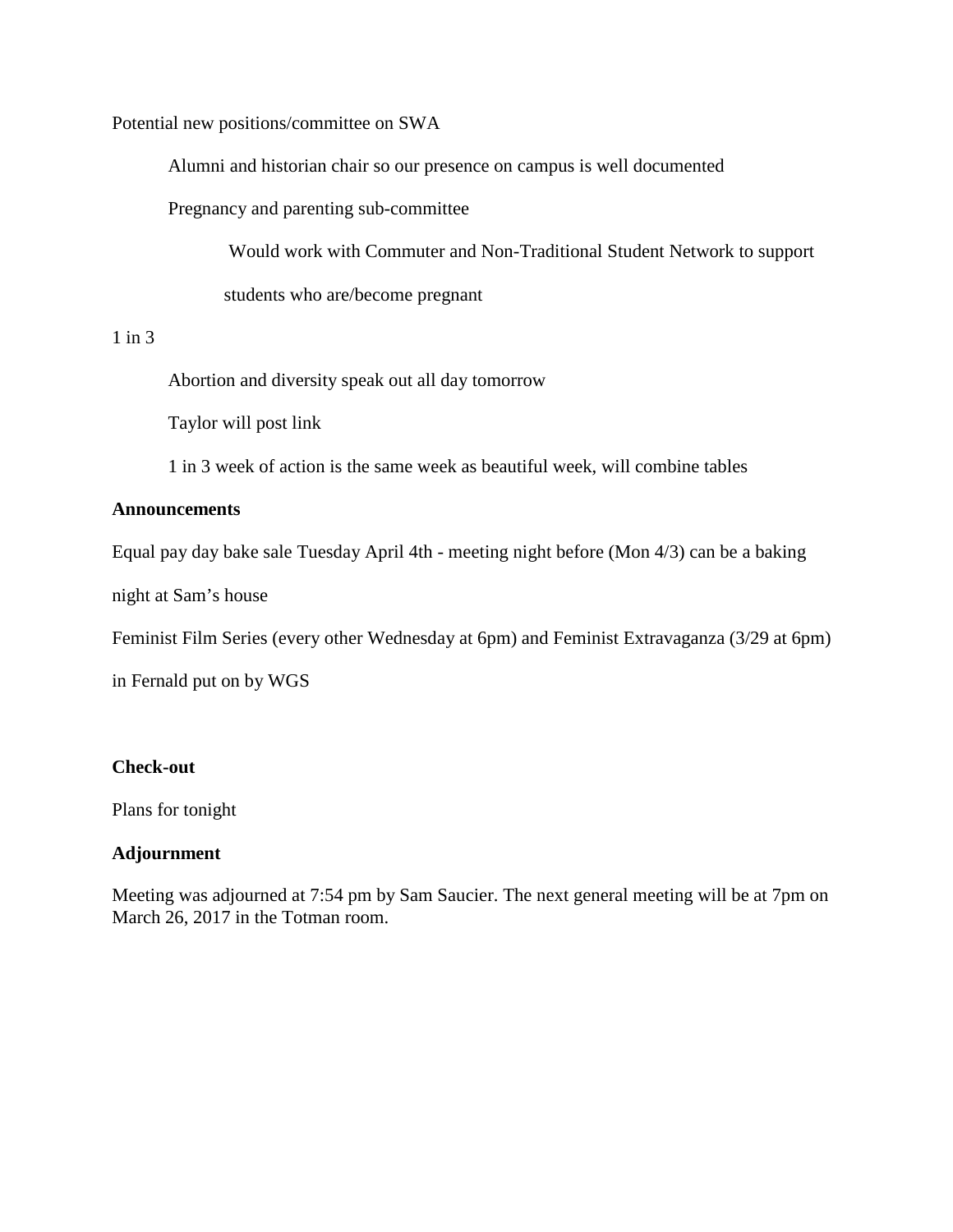## Student Women's Association

Meeting Minutes March 27<sup>th</sup>, 2017

#### **Opening**

The fifteenth regular meeting of the Student Women's Association of the 2016-2017 academic year was called to order at 7:00pm on Monday, March 27th, 2017 in the Totman room by President Sam Saucier.

#### **Guest Speakers**

MC: running for Student Government President

Supports SWA and the WRC

DM her on Facebook with any questions or concerns

Sadie Novak: running for Vice President as a write-in

She WILL NOT appear as an option but you CAN write her in

Like and share Sadie's Facebook page

Ask your friends to vote for her

\*\*\*Voting is on FirstClass this Thursday 3/30, don't forget! (Early voting is tomorrow in the

Wade Center 3/28)\*\*\*

Forms to join Senate distributed (Tuesdays at 6pm), 50 signatures for anyone who wants to join

SWA is holding onto them, see Lori or Same in SWAffice if you want one

#### **Check in**

Name, pronouns, favorite pizza topping EAT PIZZA

#### **Business**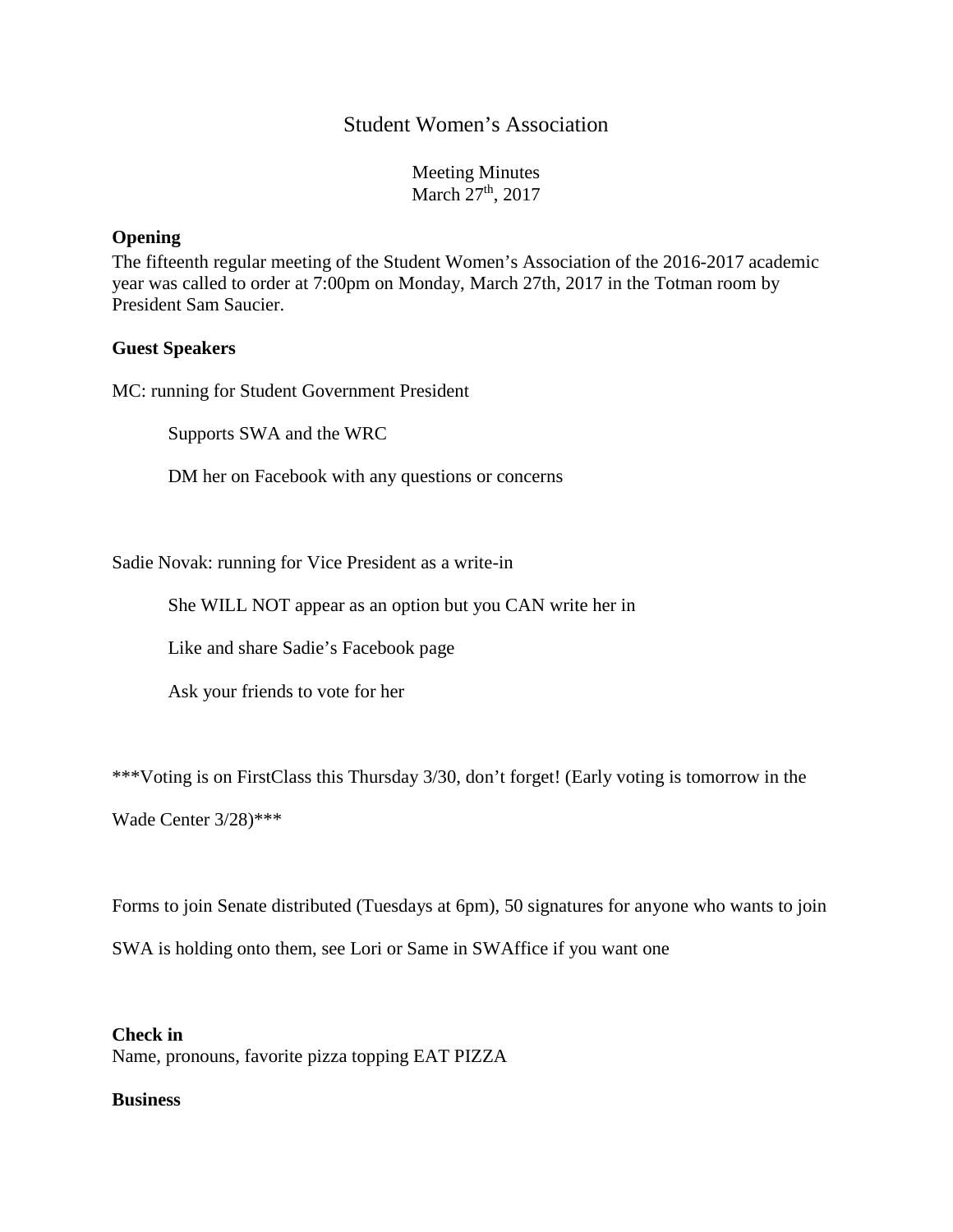#### WRC Updates

This is a petition celebration meeting! We hit 1000 signatures.

Sarah's article in MaineCampus

It's being passed around for everyone to read and it's also available online

We are still waiting to hear from the administration about space

Lots of rumors are flying around, nothing official

Have heard nothing back from the Provost, just the assistant Provost letting us

know he is out of town

Emailed asking that we are included in conversations about the space

Budget is still not in the conversation

Delivering the petition and coalition document

We need to make a plan: deliver to Provost, Dean Dana

Delivered this week, Sam and Lori will keep us posted about exact date and time

#### WRC History

Special Collections: Sam and Lori visited and requested WRC documents to give

us info about budgeting and history- everyone is welcome to check them out

when they come in on Thursday

Online: BDN article that had specific information about budget

Using it to give us a strong baseline

Upcoming steps:

1. Papering campaign

First week of April

Print hundreds of flyers and put them all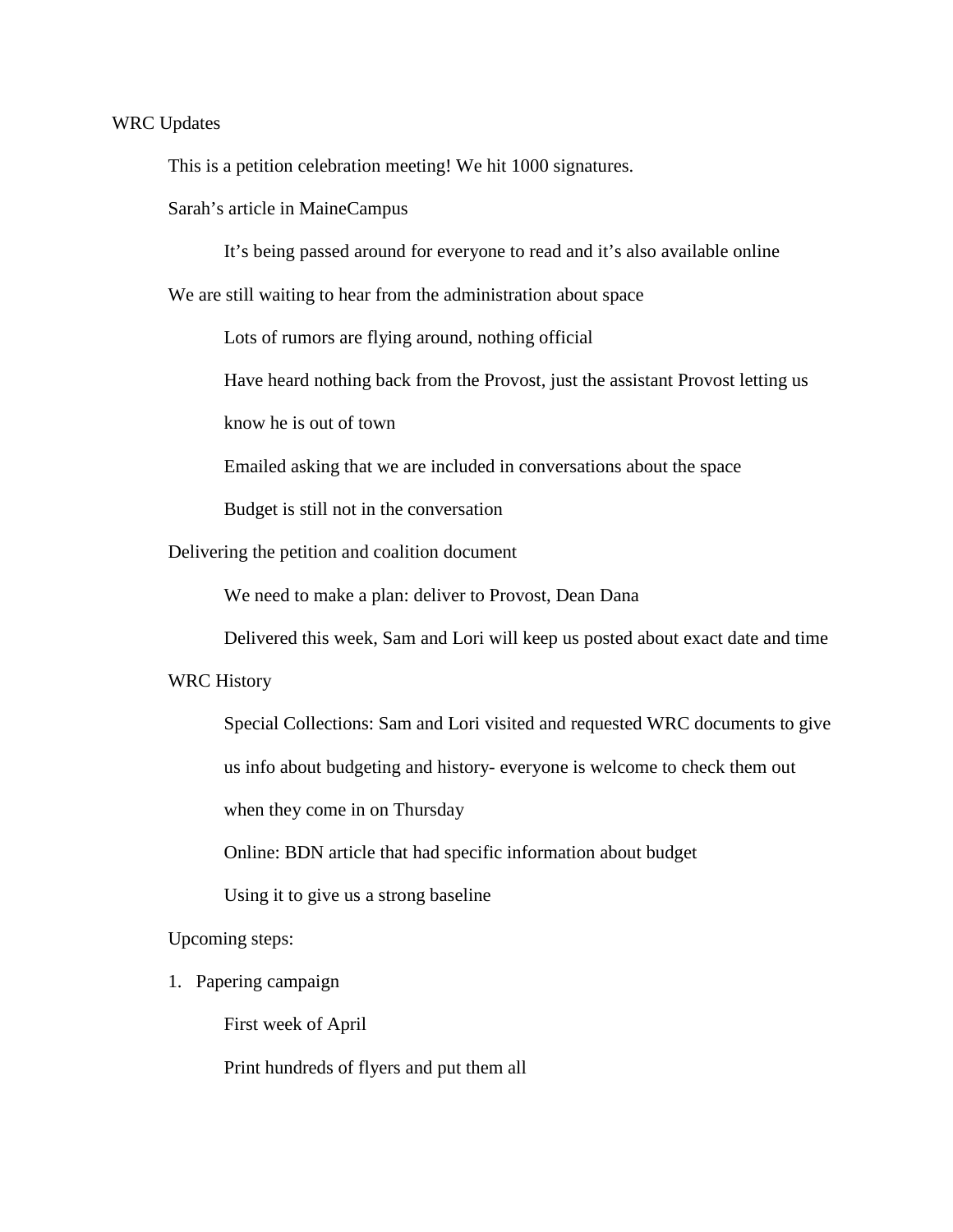2. Administrative overload

Phone calls and emails on a systematic schedule

Historian/alumni chair

Do not have a clear description of what this position will look like

Having documentation of this process will be useful if a need to revive WRC ever comes

up again

Anyone interested is welcome to collaborate on this process

Update on the subcommittee on pregnancy and parenting

Possible campus Doula Project

We've reached out to multiple people about working together

We have a meeting at Mabels on Wednesday

Reached out to CANS

Interested in making sure all genders are included

Anyone who wants to get involved can do so!

Orono Adult Ed: Doula class May 8<sup>th</sup> and May 15<sup>th</sup> 6-8pm \$20

#### Beautiful Week

We need to start advertising (FB event and flyer)

SASH is doing a sex carnival that Friday

Tampon and pad drive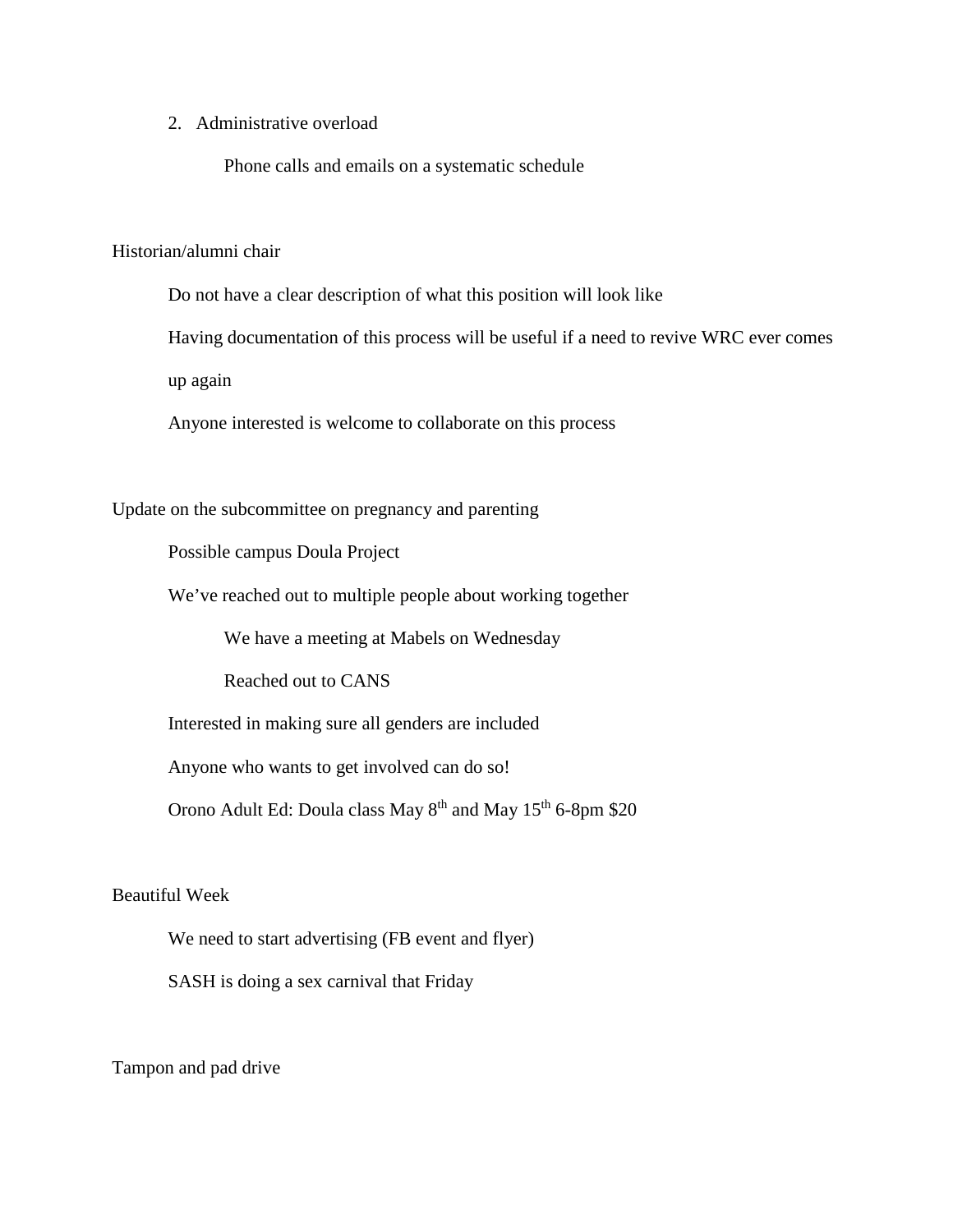We have been approached by multiple groups about collaboration

Thoughts on

Sexual Assault Awareness month (April)

Clothesline Project: shirts where people write their sexual assault experiences on shirts and hanging them up in a public place

Collab with Arianna & Office of Sexual Assault and Violence Prevention

## **Announcements**

-We ordered t-shirts! They should be here 4/10

-Amnesty International: reading of International Declaration of Rights evening of April 14<sup>th</sup>- if

anyone is interested in reading on behalf of SWA let Lori know

-Wednesday April 19<sup>th</sup>: Maine Peace Action Committee building a wall of hate and tearing it

down! Let Olivia Ruhlin know if you're interested in adding to it

-UMaine Marxist Theory and Action Committee: May 1<sup>st</sup> Labor and Socialism event

-WGS showing of I Am Malala 6pm Wed 3/29 in Fernald

## **Check-out**

Plans for tonight

## **Adjournment**

Meeting was adjourned at 7:51 pm by Lori Loftin. The next general meeting will be at 7pm on April 3, 2017 in the Totman room.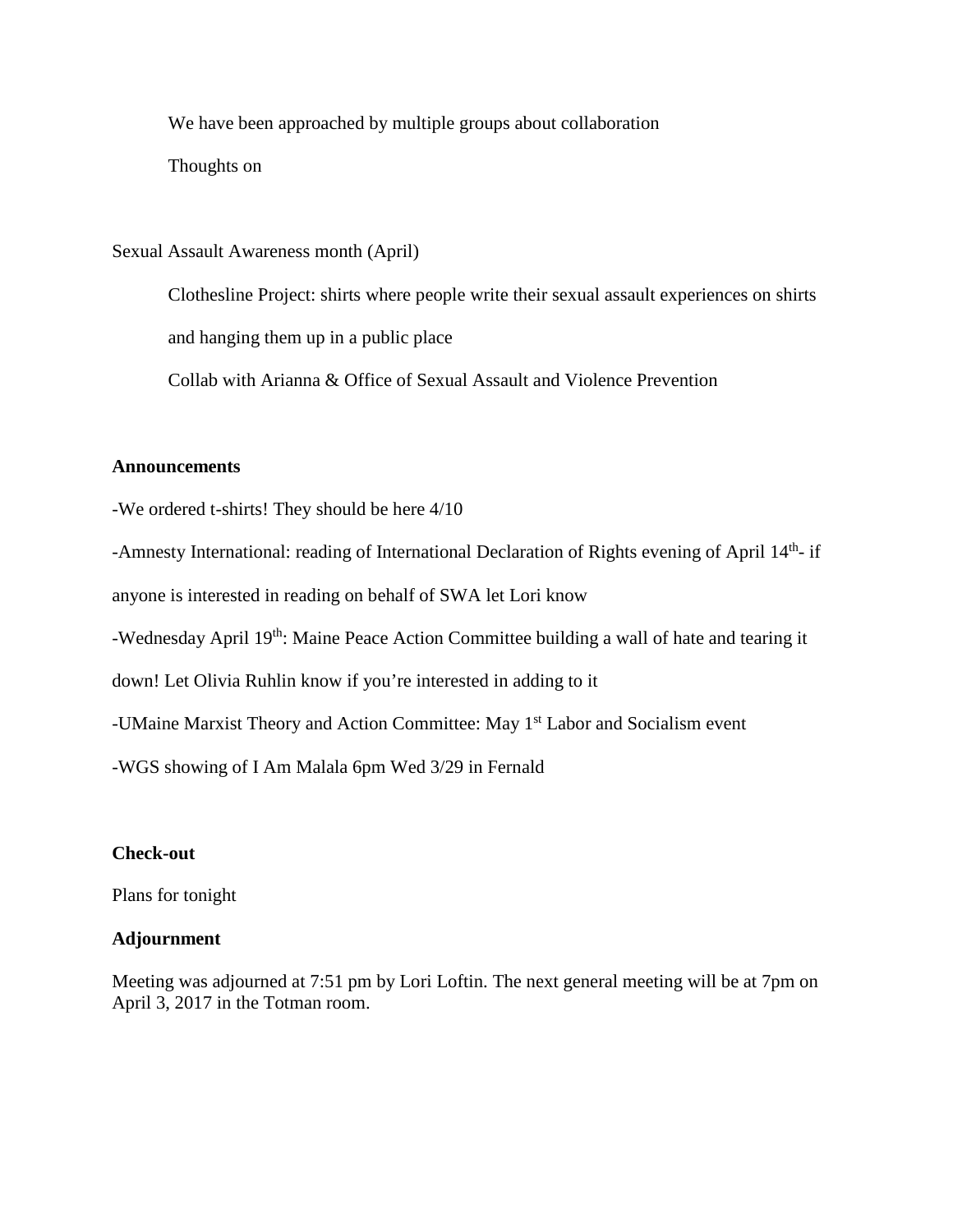## Student Women's Association

Meeting Minutes April 17<sup>th</sup>, 2017

#### **Opening**

The seventeenth regular meeting of the Student Women's Association of the 2016-2017 academic year was called to order at 7:03pm on Monday, April 17th, 2017 in the Totman room by President Sam Saucier.

#### **Check in**

What did you do for Easter if you celebrate?

#### **Business**

Rape Response Services

Social media campaign, paper flyers for us to fill out

Take a picture and share with the hashtags

Pregnancy/Choice Advocacy Training TOMORROW Tuesday April 18<sup>th</sup> at 6pm

With Abbie Strout from Mabel Wadsworth Center

Beautiful week is this week!!

Tabling Monday-Thursday April 17- April 21 10am-3pm (Please sign up!)

Monday: What does beautiful mean to you? Shirt projection

Tuesday: Natural beauty products and sustainable beauty info

Wednesday: WRC, Body positive-tea 1pm in the Totman Room

Thursday: 1 in 3

Friday: No tabling, Slut walk at noon on the mall

Next week: making cosmetics at meeting

Clothesline Project

T-shirt making this Wednesday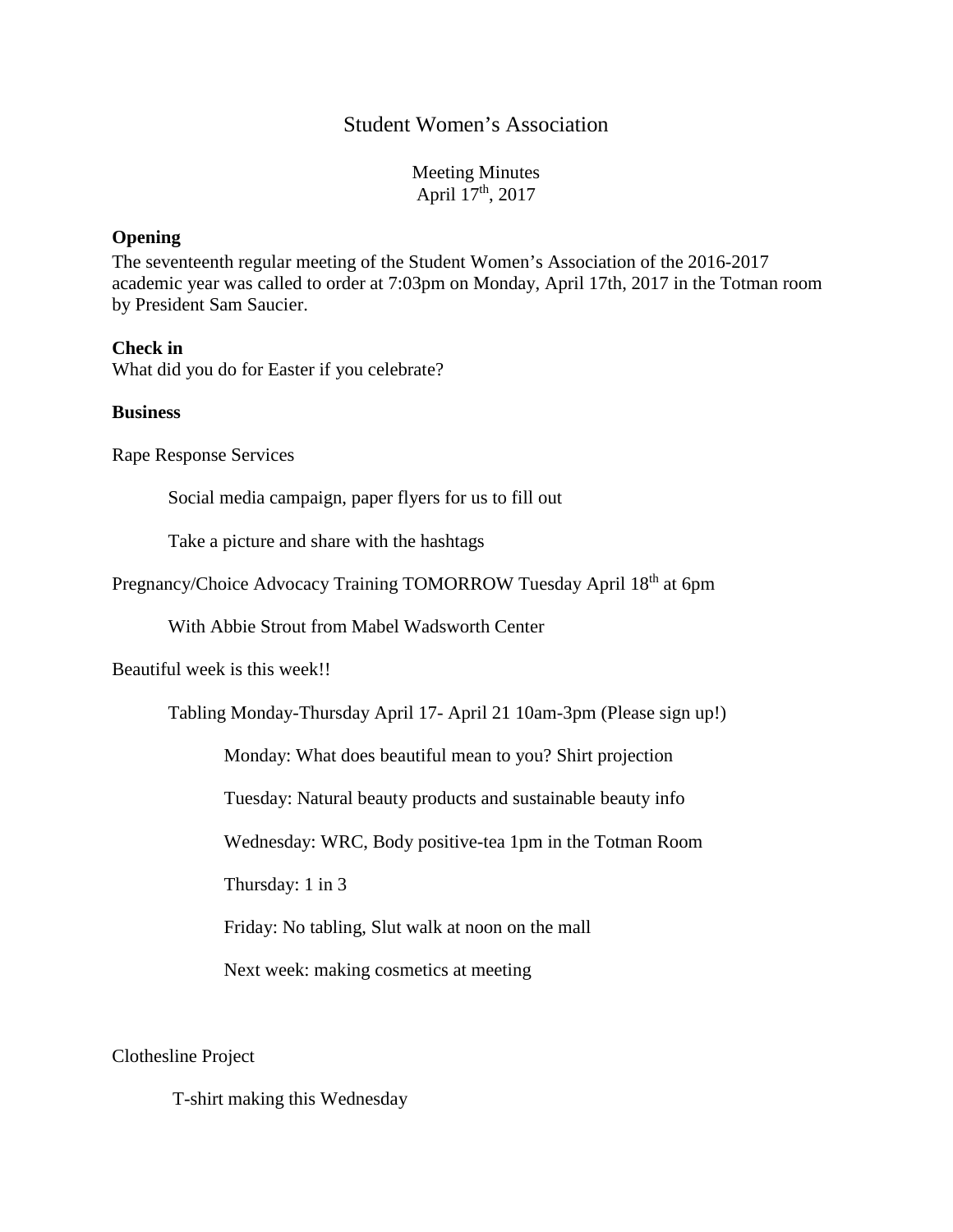Contact Arianna Sessoms if you would like to participate anonymously

Group photo and making of natural beauty products

## **Announcements**

-Follow the SWA Instagram @umaineswa

## **Adjournment**

Meeting was adjourned at 7:40 pm (ish) by Sam Saucier. The next general meeting will be at 7pm on April 24th, 2017 in the Totman room.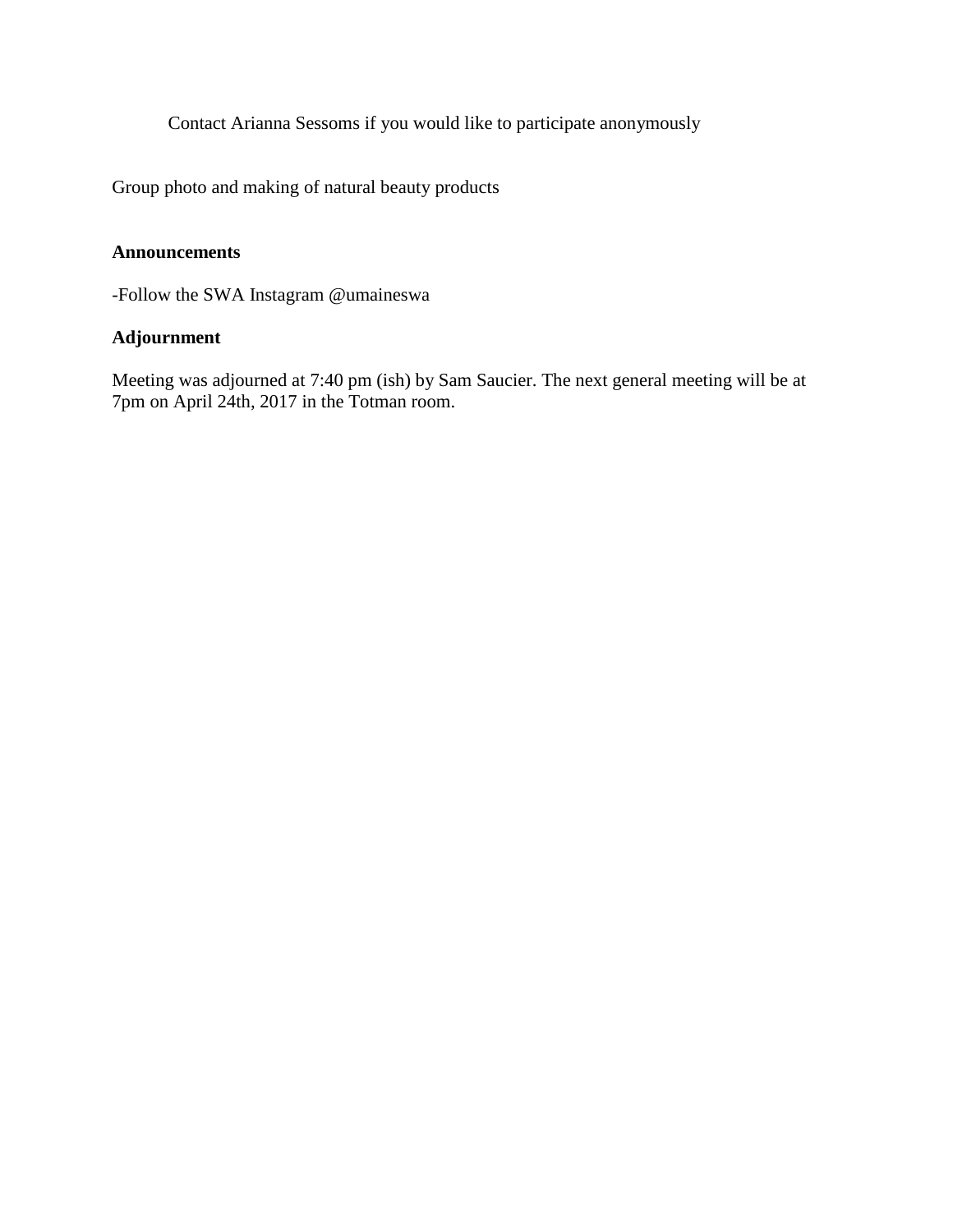## Student Women's Association

Meeting Minutes April  $24^{\text{th}}$ , 2017

#### **Opening**

The eighteenth regular meeting of the Student Women's Association of the 2016-2017 academic year was called to order at 7:07pm on Monday, April 24th, 2017 in the Totman room by President Sam Saucier.

#### **Check in**

A funny story from high school

#### **Business**

Beautiful Week: recap

Tabling events were very successful

Great turnout for Slut Walk in spite of the nasty weather!!

#### WRC update

Lori and Sam met with Sharon Barker, the former WRC director

-Sought advice on how to move forward without funding

-Have SWA in control of the center for now and maintain ties between SWA and

the WRC

-Not being controlled by the university as a student group is an advantage for us

-Keep making our presence known in the physical space so they do not take it

back

-If anyone wants to do a capstone or independent study on the WRC there is a lot of research available to you

Lori and Sam met with Kenda Scheele, who designated when exactly we get the space

-Not promised by the end of the semester, but definitely over the summer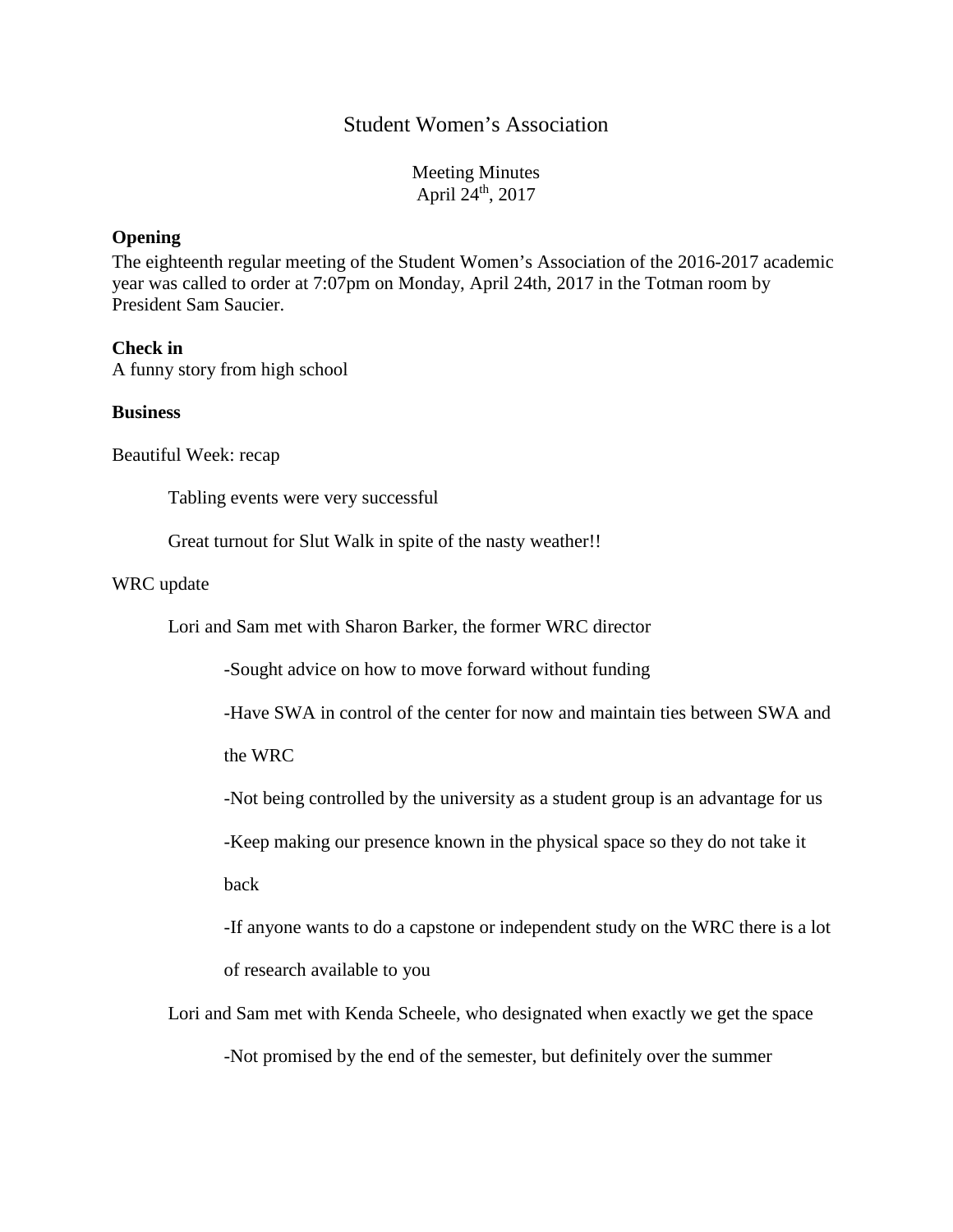-Anyone that is around this summer is welcome and encouraged to help with setup

Logistics next semester and over the summer

-Entirely up to SWA to staff it

-Mainly volunteer run, but it is a lot of hours to cover

-Pool community resources to send people in the right direction

-Standing volunteer schedule

-Everyone planning to volunteer should be SafeZone trained

-Developing a specific training for the space so we can demonstrate our

qualifications as volunteers

-Reception event to thank everyone involved when it finally opens

There are no more plans to meet with administrators except to keep us in the loop

Group name change

Would be productive to have it done by the end of the semester

Put feminism in the title?

Make sure the name is more inclusive to gender minorities

Elections next week

Please come prepared to speak briefly if you'd like to run for anything, as all positions are available:

2 co-chairs Secretary Treasurer PR chair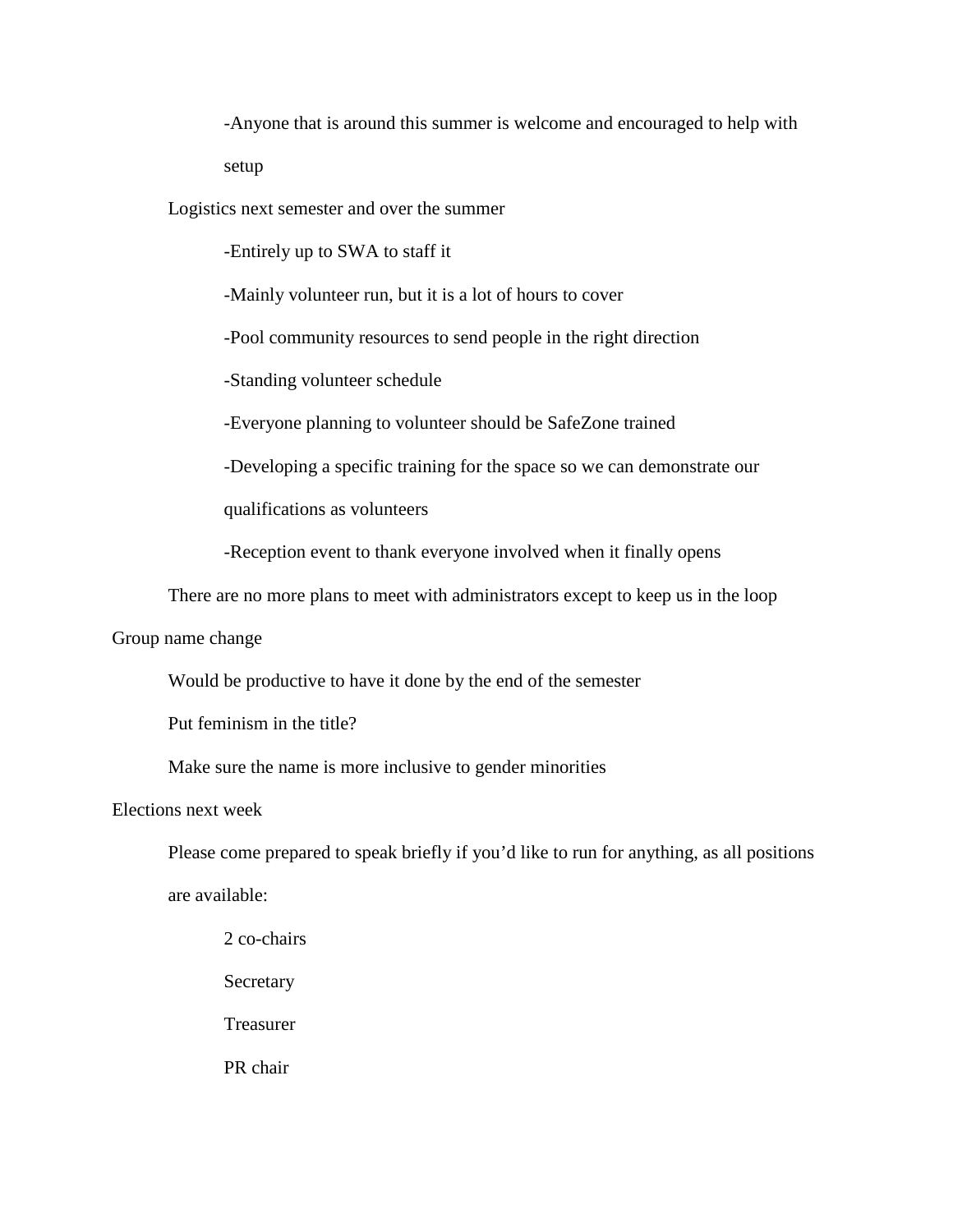1 in 3 chair

Historian

Descriptions will be posted on Facebook and definitely feel free to speak with anyone

who holds the positions you are interested in

## **Announcements**

-Follow the SWA Instagram @umaineswa

- Clotheslines Project display will be up Thursday 4/27 either on the mall of in the Bangor room

- Lipstick Project: April 25<sup>th</sup> public address by Leigh Boyle at 7pm in DPC 100 and luncheon at

12:30 in the Bangor room

-April 25<sup>th</sup> at 4:30 in Little 116 WGS Capstone presentations- come support your SWA homies!!

-Science March turnout at ~350

## **Check Out**

## **Adjournment**

Meeting was adjourned at 7:54 pm by Sam Saucier. The next general meeting will be at 7pm on May 1, 2017 in the Totman room.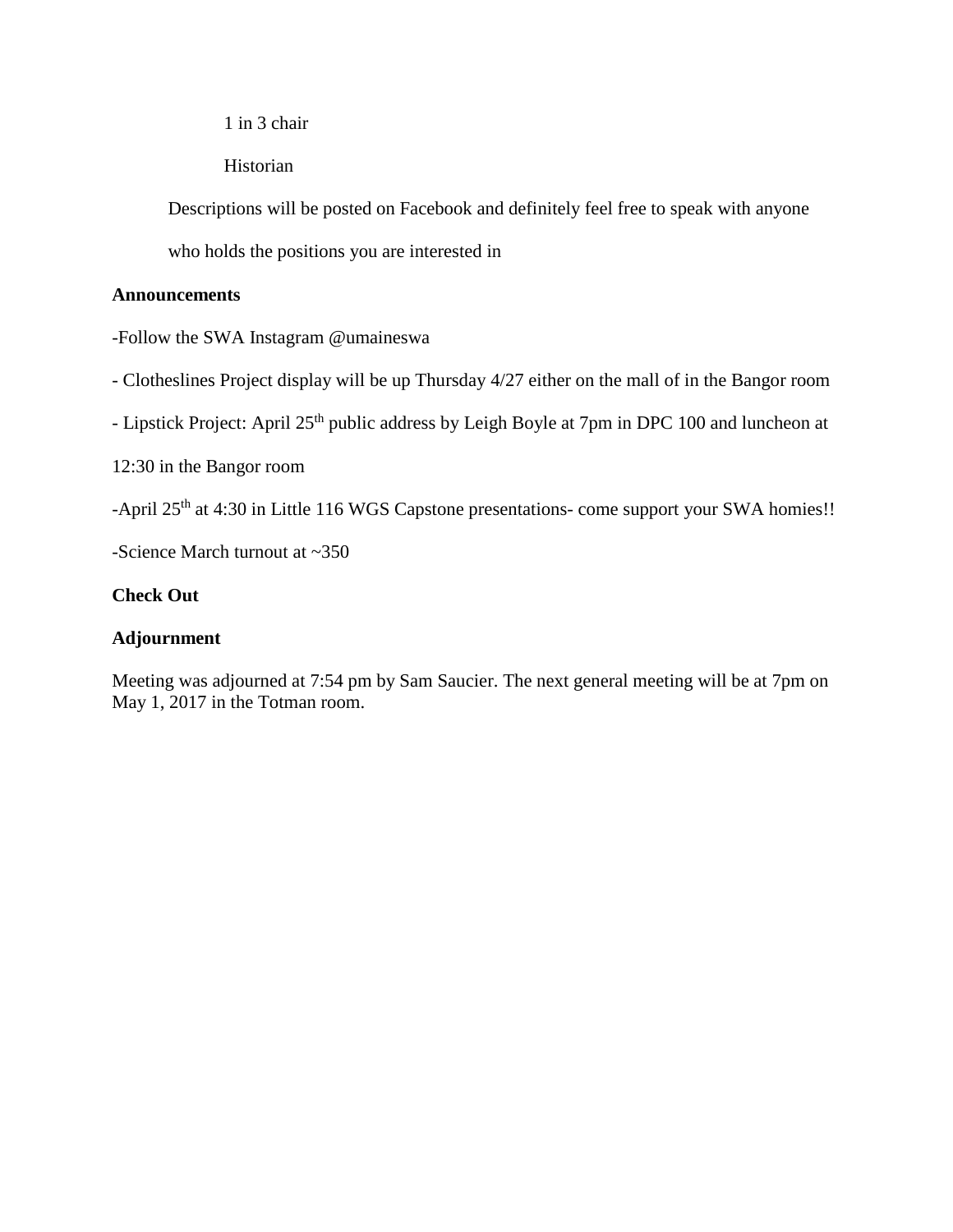Student Women's Association Meeting Minutes Monday, August 28<sup>th</sup>, 2017

## **Opening**

The first regular meeting of the Student's Women's Association of the 2017-2018 academic year was called to order at 6:03 p.m. on Monday, August  $28<sup>th</sup>$ ,  $2017$  in the Walker Room by co-chair Lori Loftin. 35 people attended the meeting.

## **Check In**

Name, Pronouns, Major, what you did over the summer

## **Business**

- History of SWA: been around on campus since 1970's, participate in Beautiful Week, Slut Walk,
- Women's Resource Center updates: WRC was defunded in 2015, through student activism it was reinstalled, new location is room 227 in the Student Union, it's super cute and well decorated, staffed mostly by volunteers (mostly Sam) but we're working towards getting a staff employee.
- New Women, Gender, and Sexuality president has possibly offered a higher ed intern, Lori will be working via WGS, Ashlee will be working via CHF,
- WRC Open House this Thursday (August 31) from 6 8 p.m. PLEASE COME! There will be food, friends, fun stuff!
- Also on Thursday (August 31) Mabel Wadsworth will be hosting an taco and beer event at Margarita's from  $6 - 8$  p.m. (so you should go to the open house and mingle and then go to Margs and eat good food and drink and donate to a good cause!).
- SASH has meetings immediately following SWA on Mondays at 7 p.m. in the WRC

## **Announcements**

- Changing our name ASAP from Student Women's Association to Feminist Collective
- No meeting next week because of Labor Day!

• Organization Fair is this Wednesday from  $10 - 2$ , SWA and SASH will be there! Upcoming Events

• Rush event for SWA on Friday, September  $8<sup>th</sup>$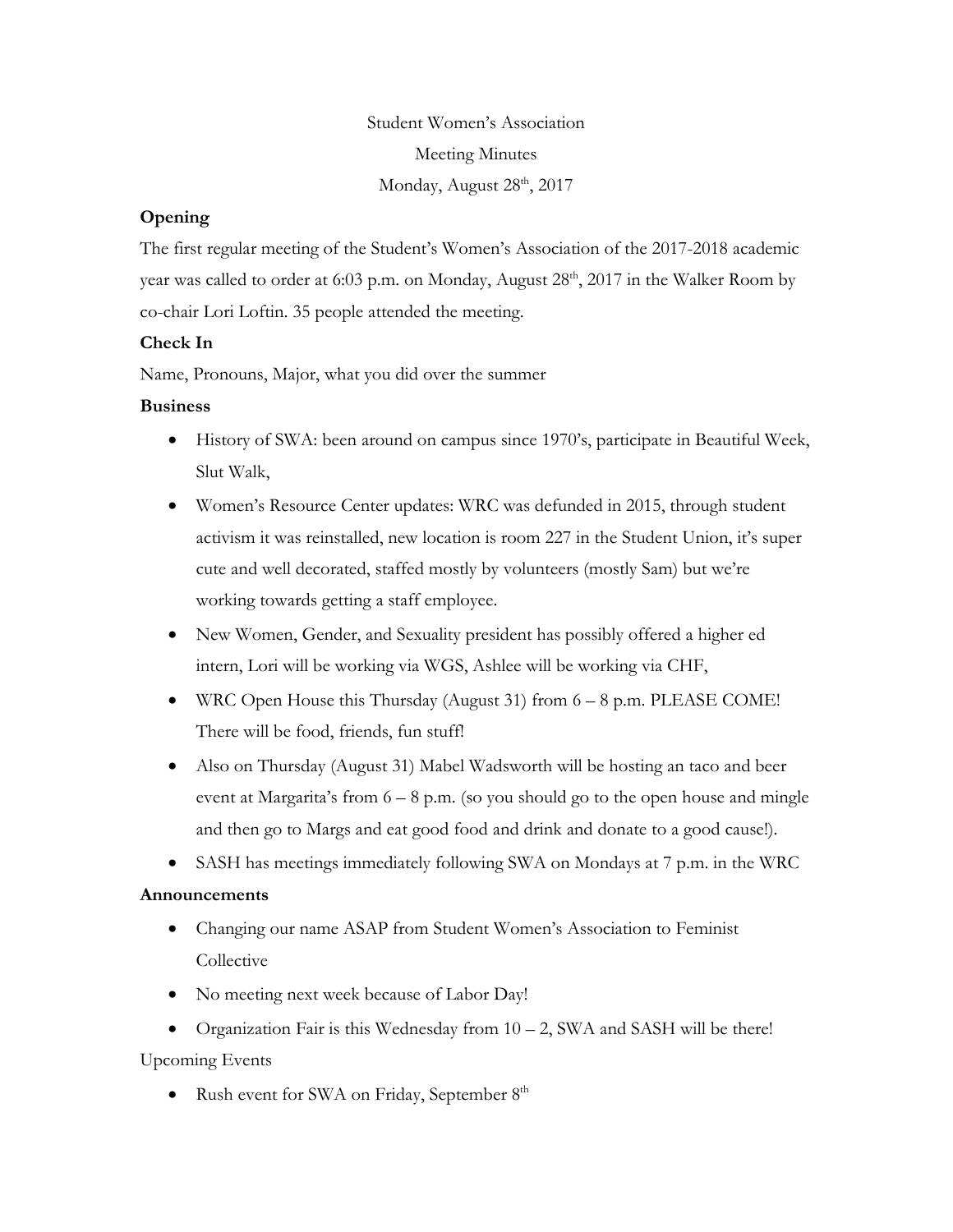- Training for the WRC will be the following weekend  $(9<sup>th</sup> 11<sup>th</sup>)$ , if you want to volunteer in the WRC this is a mandatory training to help prepare you for volunteering. If that time doesn't work we will try and work with you to make sure you can volunteer.
- October 17<sup>th</sup> in the North Pod is Take Back the Night, SWA has done this event for decades, it's a very intense event where people share their experiences with sexual assault and violence,
- October  $19<sup>th</sup>$  (date may change) Mabels is throwing a body positivity pool party in Brewer somewhere.
- Out of Silence and 1 in 3 Week will be happening and coordinated by Taylor but are not scheduled yet.

## **Feminist Issues**

- Maine People's Alliance needs help canvassing in Bangor, if you are interested contact Kirsten, there will be pizza!
- Please join the Black Student Union! Meetings are not scheduled but like them on Facebook! Ask Kirsten if you are interested!
- There were signs put up on Move In Weekend that were incredibly derogatory and offensive that said things like daughter drop off, honk if she's 18, mother and daughter drop off. We are taking steps to try and find those responsible and hold them accountable for their gross and disgusting actions.
- ALSO there is emergency contraception available in the WRC FOR FREE for anyone who needs it. Tell your friends!

## **Check Out**

One feeling word, what you're up to after this

## **Adjournment**

Meeting was adjourned at 6:55 p.m. by Lori. The next general meeting will be at 6 p.m. on Monday, September  $11<sup>th</sup>$ , 2017, in the Walker Room.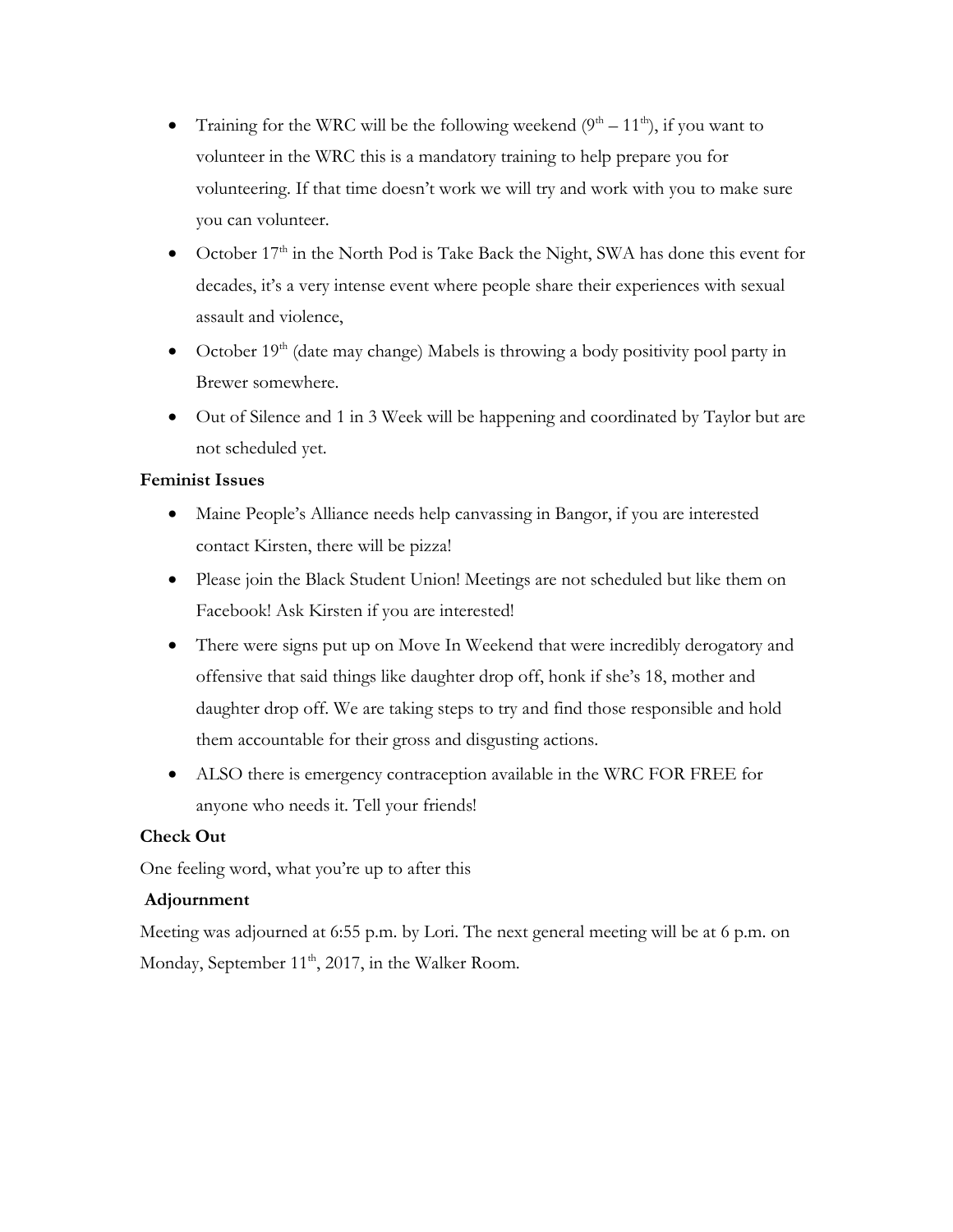Student Women's Association Meeting Minutes Monday, September 11<sup>th</sup>, 2017

#### **Opening**

The second regular meeting of the Student's Women's Association of the 2017-2018 academic year was called to order at 6:01 p.m. on Monday, September  $11<sup>th</sup>$ , 2017 in the Walker Room by co-chair Lori Loftin. 33 people attended the meeting.

#### **Check In**

Name, pronouns, favorite flower

#### **Business**

- Jacob Wood from student government is coming to talk to us!
- Rush event went well! Pizza, chatting, new faces, all good stuff. Any suggestions as to how to improve?
- We have started the process for our club's name change, from Student Women's Association to the Feminist Collective in order to be more inclusive of people who are trans, non-binary, gender non-conforming.
- WRC is hosting its first educational event called Sex in College! Wednesday, September  $20<sup>th</sup>$  at 6 p.m. in the WRC, Sam Saucier is leading it; it is targeted towards new students who have questions about sex that weren't answered adequately in high school.
- Taylor Cray is leading the 1 in 3 campaign, stay tuned!
- Take Back the Night is coming! Tuesday, October  $17<sup>th</sup>$  from  $5 7$  p.m. (time may change) in the North Pod! An opportunity for those who have been affected by sexual violence to talk about it openly and safely. It's an emotional event, be ready. Emily Cain and Dean Dana might be there, stay tuned. It will be a non-mandatory reporting event. Mobile Mind Spa will be at the WRC the following day for a possible decompression zone.
- Advocates for Youth will be holding a conference next week; Lori will be attending and gone in DC from Thursday – Monday. Meghan will also be gone at a Mable's event, so Sam will be running meeting.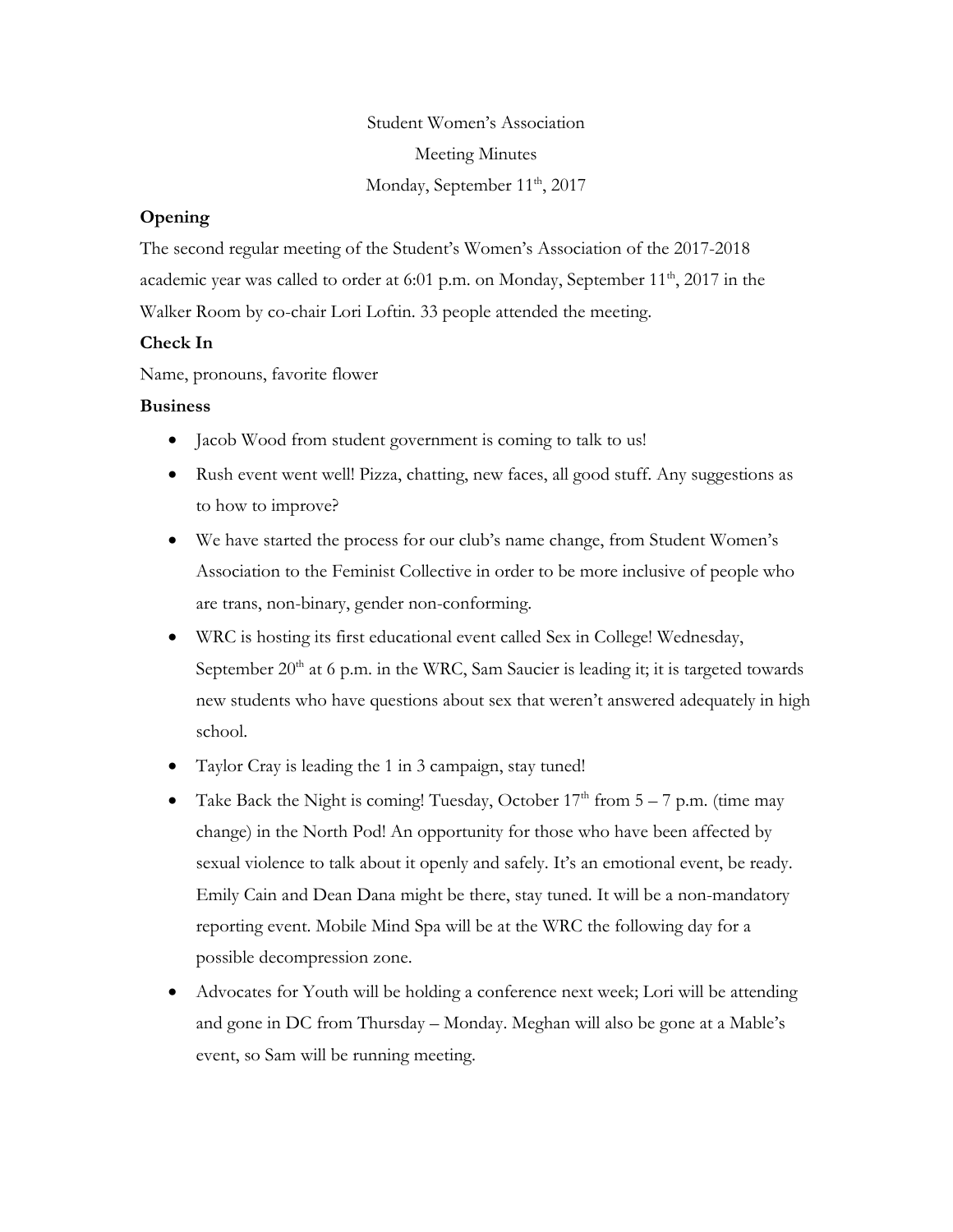- WGS Advisory Board needs a WGS student to be on the board! Anyone interested should contact Lori!
- Jacob Wood everyone! He is from student government and SHAC, student government has a 1.5 million dollar budget so clubs need to submit funding requests!!!!

#### **Feminist Issues**

- Title IX Debate! Betsy Devos is the worst. Adya knows what's up and will keep us posted. Kirsten suggested a pledge for Dean Dana to sign to ensure that UMaine will remain safe. Robyn suggests that we declare ourselves a sanctuary school. Kirsten suggests petitions targeting department heads. Sam suggests doing a petition so soon after our WRC petition might make it less effective? Kirsten suggests a protest and people seem really stoked. Olivia suggests chaining ourselves to the Title IX office? Lori suggests approaching Dean Dana as politely as possible, and then maybe a protest. Sam suggests an educational awareness campaign about Title IX so that people know what's up and why taking it away is dangerous and how it will affect them. Kirsten wants you to know that she loves guerilla activism and Olivia wants you to know that she loves organized activism! Let's make a plan!
	- o Plan: go to Dean Dana with our requirements, if he is passive or unresponsive then we progress to organized educational activism. Kirsten will head a campaign; she will create a Facebook group and if you're interested contact Kirsten Daley on Facebook. Kirsten is ON IT!
- Olivia Pennington takes the floor and updates everyone on the panel discussing the offensive banners. Olivia had an email discussion with Dean Dana, very interesting story, ask her about it.

#### **Check Out**

Name, Pronouns, our plans after meeting

#### **Adjournment**

Meeting was adjourned at 6:55 p.m. by Lori. The next general meeting will be at 6 p.m. on Monday, September  $11<sup>th</sup>$ , 2017, in the Walker Room.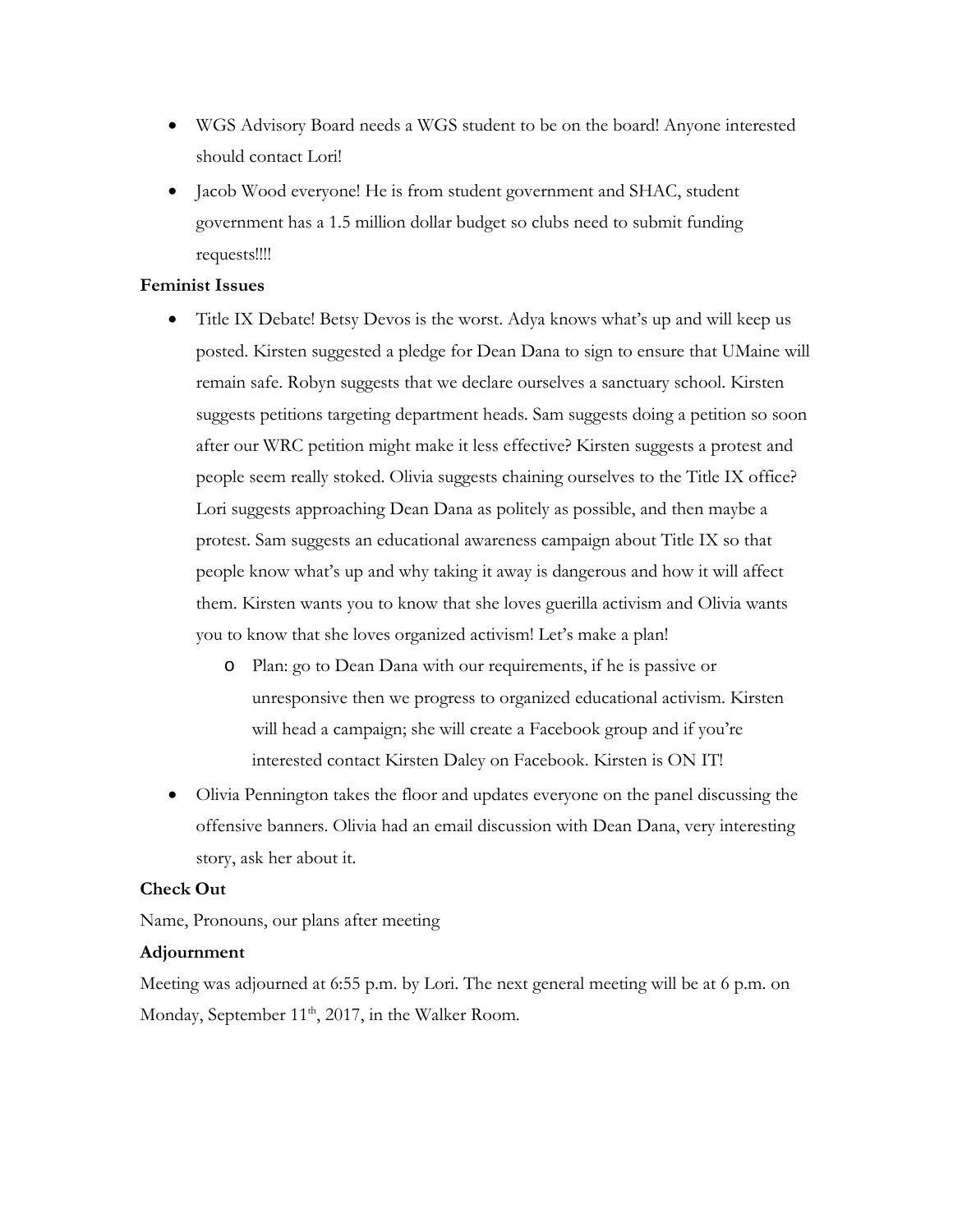Student Women's Association Meeting Minutes Monday, September 25<sup>th</sup>, 2017

#### **Opening**

The fourth regular meeting of the Student's Women's Association of the 2017-2018 academic year was called to order at 6:03 p.m. on Monday, September  $25<sup>th</sup>$ , 2017 in the Walker Room by the lovely Lori Loftin. 26 people attended the meeting as well a beautiful tiny cat named Set.

#### **Check In**

Name, pronouns, favorite fall activity

#### **Business**

- HAPPY BIRTHDAY TAYLOR (aka Abortion Doctor)!!! She's 19 today!
- Our name change has been approved! It is going through Senate and maybe Cabinet and it will be official either Wednesday or Thursday of this week.
- Meghan's friend Siobhan is planning an event on International Day of the Girl through CARE, stay tuned!
- Apple picking! Friday October  $13<sup>th</sup>$  ( $\hat{\omega}$  4:30 (there is a BSU event that day beforehand that you should go to too) at Treworgy Orchards in Levant, we are all carpooling and then there will be an apple pie baking party at Meghan's house
- Out of Silence and 1 in 3 Week is happening! November  $10<sup>th</sup>$  ( $\hat{a}$ ) 6 p.m. in Minksy Recital Hall in the CCA, rehearsals are starting soon, contact Taylor if you are interested, and stay tuned!
- Crisis Pregnancy Centers are an issue we are working on, Adya is going to Cutler to see what they are offering, and Taylor is on top of it too.
- Frances reminds us that Maine Family Planning is a great resources in addition to Mabels
- Kirsten suggested a yearly/biannual Zine or web sine to compile all the resources available to femmes on campus, Adya suggested a flyer to put in bathroom stalls on campus
- We should work on resources to make sure Freshman have access to prescriptions, lots of freshman are clueless when it comes to getting their prescriptions on campus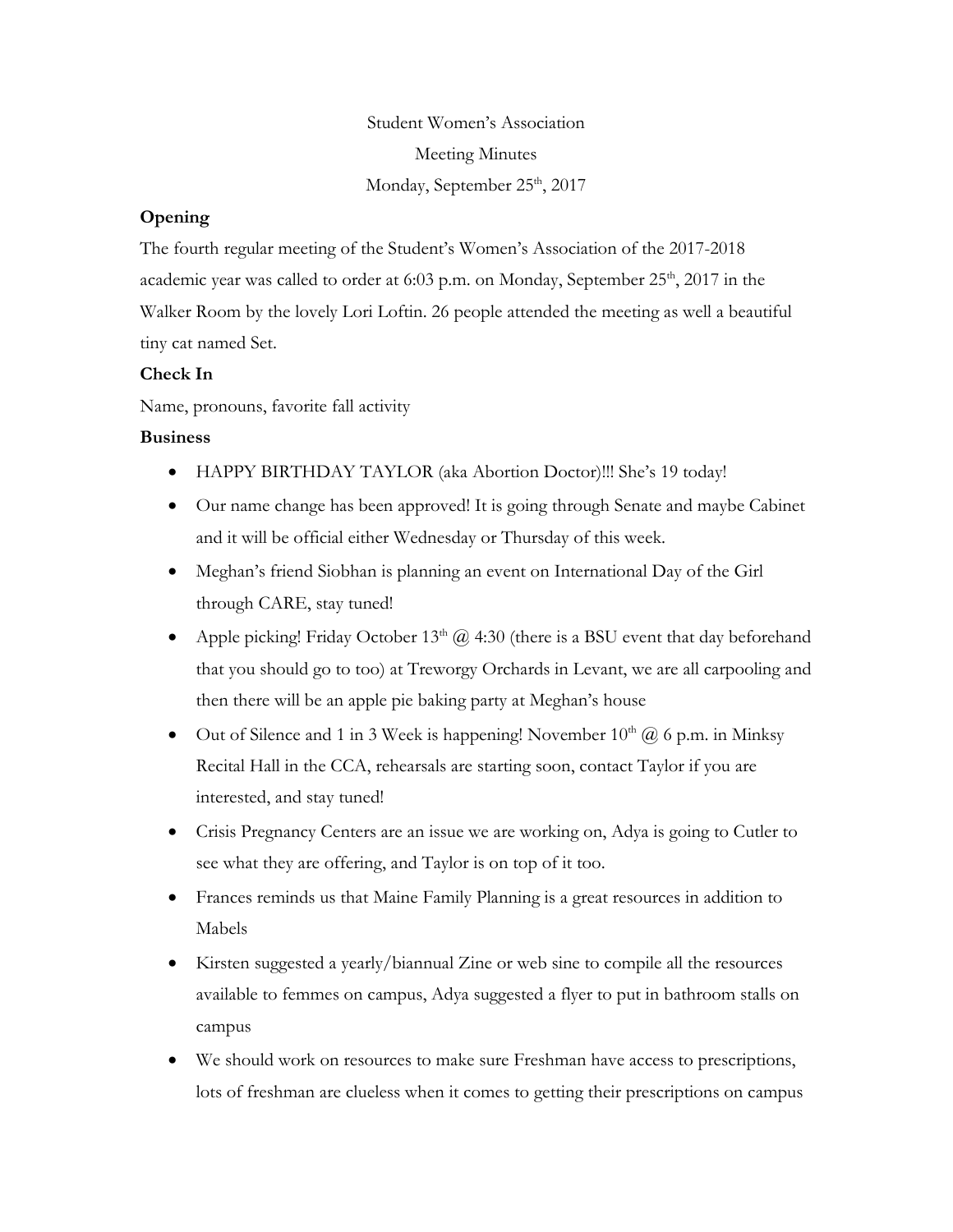- Kirsten suggested an gender/sexuality orientation for freshman to help introduce them to university life and prep them
- We might be getting an official UMaine website for the WRC, stay tuned!
- What kind of resources are available for people after they have been sexually assaulted? Talk to Adya if you want to know more!
- The WRC will be buying AZO for UTIs and yeast infections! Yay!
- Instead of a food or clothing drive, we should do a period drive for homeless women.
- Take Back the Night (Tuesday October 17<sup>th</sup>) Speakers confirmed:
	- o Mabel Wadsworth
	- o The Counseling Center, Renaissance
	- o All Maine Women
	- o Rainbow Resource Center
	- o Women's Resource Center
	- o Rape Response Center
	- o Partners for Peace
	- o If Dean Dana is there, we will let him speak, but we are not going to ask him ahead of time
- Adya will be speaking at the March Against Domestic Violence, if you have ideas about what she should say contact Adya, it will be on Tuesday October  $3^{rd}$  ( $\ddot{\theta}$ ) 12 p.m.
- Title IX issue, Betsey Devos is the very worst, Dean Dana said "we won't roll back anything here," but how should we proceed? We are considering asking for a formal statement.
- Maine Women's Economic Summit on  $10/11$  @ Augusta Civic Center all day
	- o Susan will pay registration fee fro WGS Majors and minors
	- o If you want to go commit now and organize it
	- o Keynote speaker is Alicia Garza, a cofounder of the Black Lives Matter movement (Woooo!!)
- Sex Week is in 3 weeks! 10/16 10/20. Week of sexual themed events, coordinated with Coming Out week!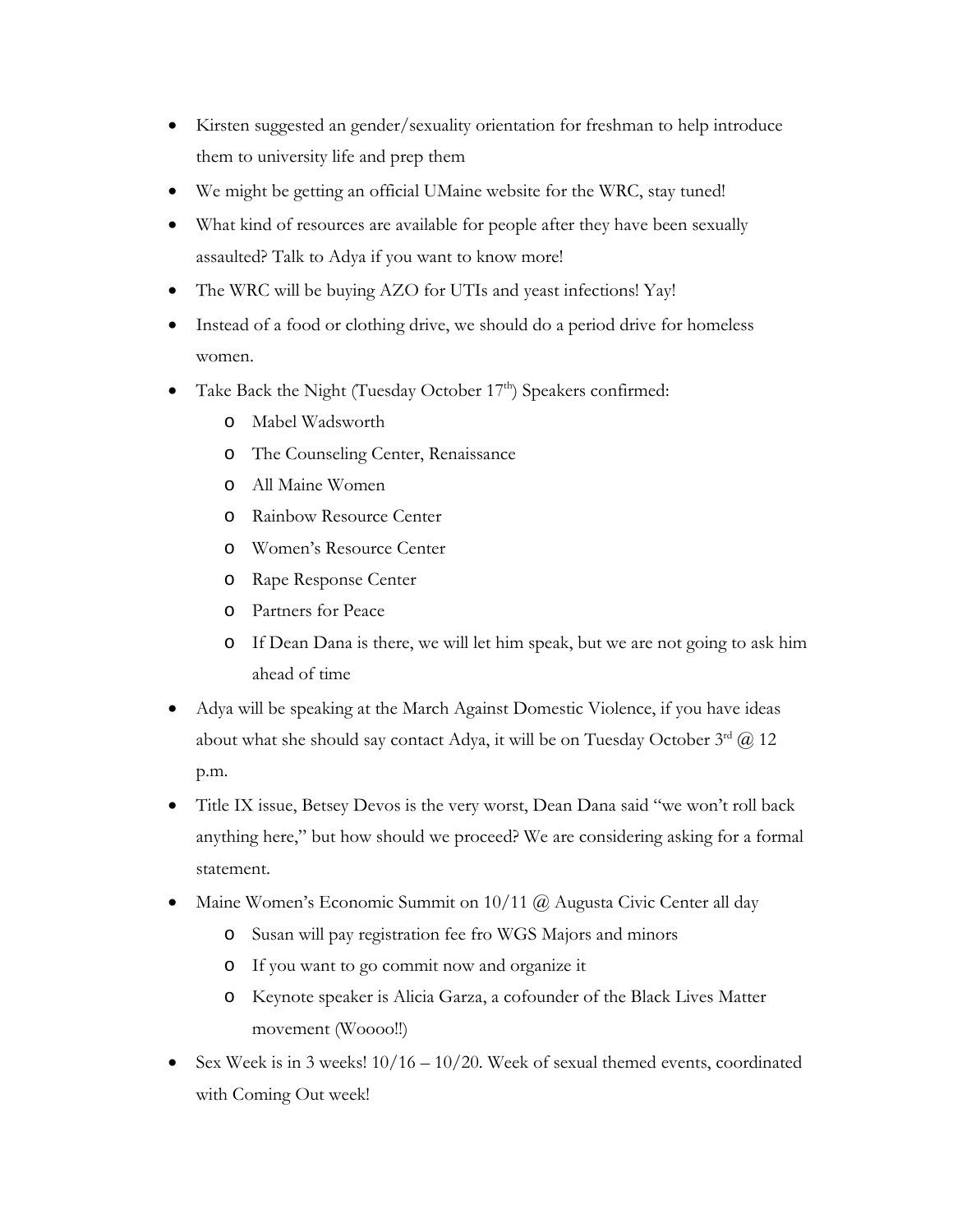- Other Events coming up:
	- $O$  DACA Panel on  $10/02$  in the Bangor Room  $\omega$  12:30-1:30 p.m., cosponsored by WGS and Poly Sci
	- o Clothes Swap happening 10/11 @ 2 p.m. in the Coe room
	- o This Saturday there is a NEDA Walk in Portland
	- o Out of Darkness Walk on Sunday in Bangor, contact Sarah O'Malley from Active Minds if you want to be on our team

## **Feminist Issues**

• Mayflower Society is planning on protest on campus to protest Columbus Day being turned into Indigenous People's Day, we should be there to counter protest

## **Check Out**

Name, pronouns, your plans after meeting

## **Adjournment**

Meeting was adjourned at exactly 7:00 p.m. by Lori. The next general meeting will be at 6 p.m. on Monday, October 2<sup>nd</sup>, 2017, in the Walker Room.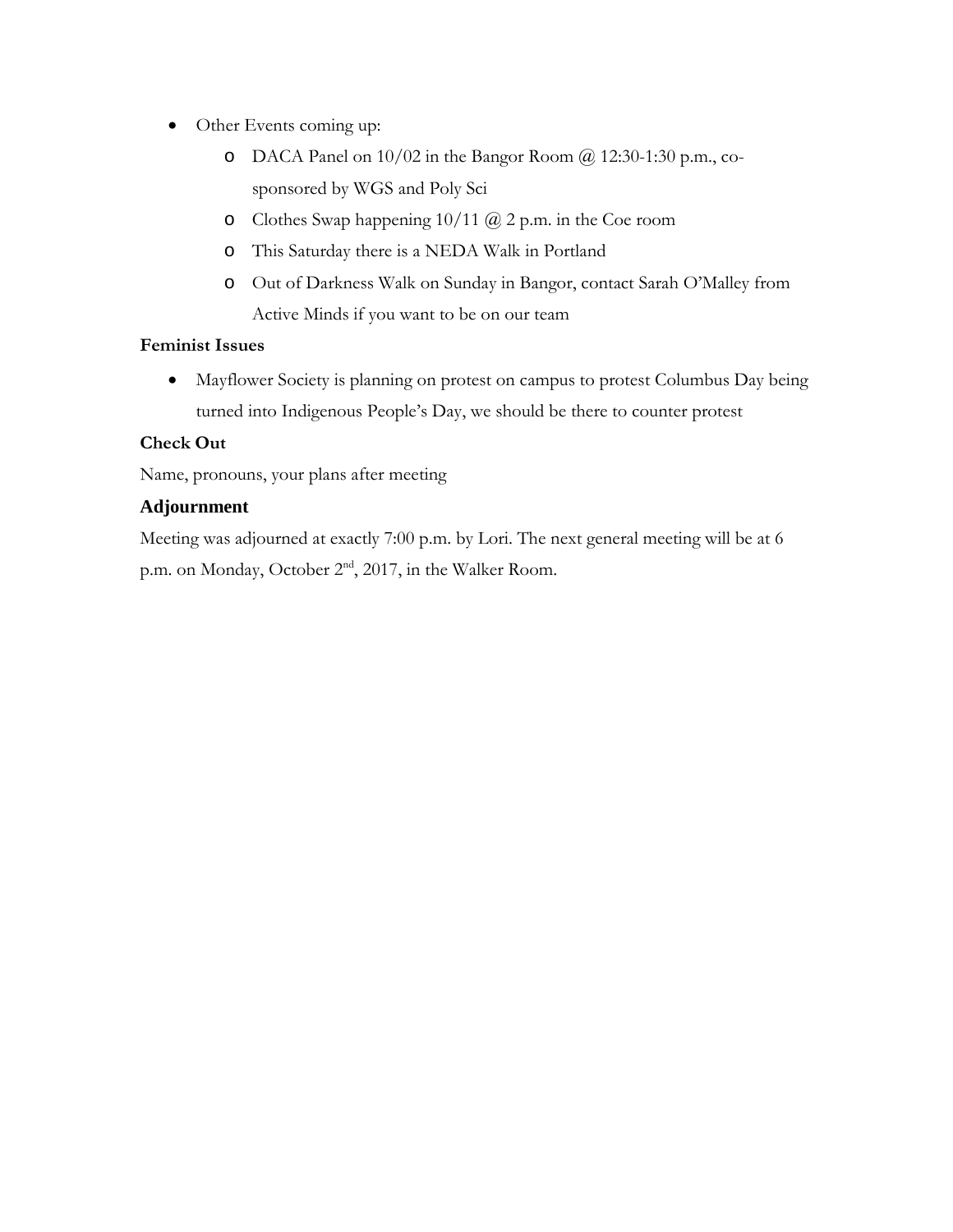# Feminist Collective Meeting Minutes Monday, October 2<sup>nd</sup>, 2017

## **Opening**

The fifth regular meeting of the newly named Feminist Collective of the 2017-2018 academic year was called to order at 6:02 p.m. on Monday, October 2<sup>nd</sup>, 2017 in the Walker Room by the lovely Meghan Frisard. 27 people attended the meeting as well a beautiful tiny cat named Set.

## **Check-In**

Name, Pronouns, What is one thing you do to self-care?

## **Business**

- Siobhan from SPIA came to talk about CARE (care packages) being sent to Jordan and Syria, they are an international nonprofit focused on empowerment of women and girls. Wednesday, October  $11<sup>th</sup>$  is International Day of the Girl so stay tuned for an event to take place.
- IT'S OFFICIAL Y'ALL! We are now the Feminist Collective!
- Out of Silence is happening on November  $10^{th}$  in Minsky Hall. There is a Mable's event the night before (11/9) and we will be performing there as well. Out of Silence will be formatted via read aloud scripts, so you don't have to memorize lines. If you are interested message Taylor Cray on Facebook.
- Friday October  $13<sup>th</sup>$  we will be going apple picking! 4:30 p.m. at Treworgy Orchards. We will be carpooling and possibly baking apple goods afterwards!
- Clothes Swap is on October  $11<sup>th</sup>$  in the Coe Room from 2-4:30, if you go home for Fall Break you could bring clothes from home to swap at the event.
- Sex Week and Coming Out Week are in 2 weeks! Fem-C and LGBTQ services are collaborating and there are tons of fun events planned! Stop by the WRC to see the full schedule and contact Sam Saucier for more information! Gay Club night is also happening at the end of the week!
- Take Back the Night is happening in 2 weeks! Tuesday, October  $17<sup>th</sup>$ !
- Mabels is doing a fundraiser to combat 40 days for life protestors, Meghan posted about it in the page so look that up if you are interested.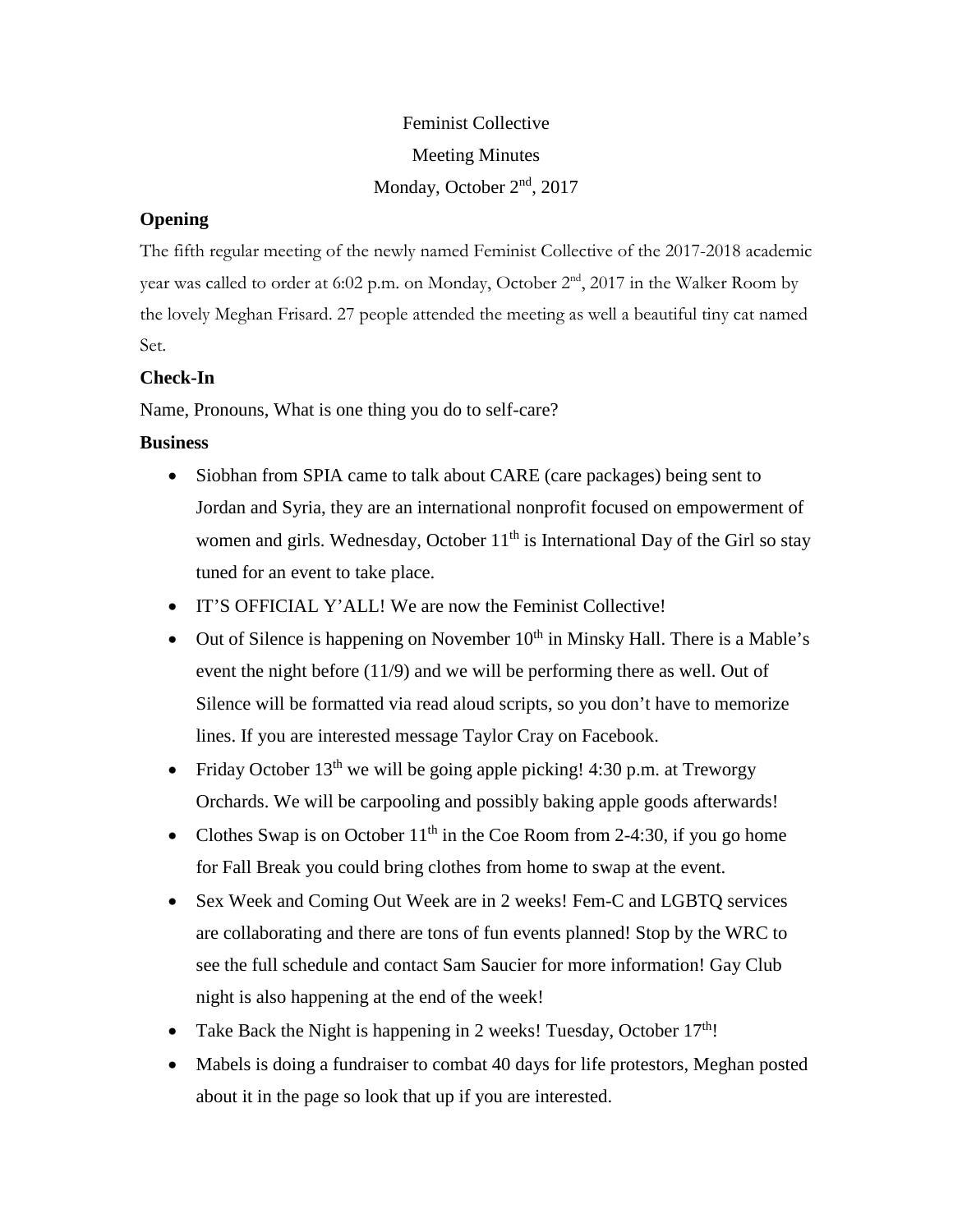## **Feminist Issues**

- There was a 55-year-old man in a men's restroom last night that approached a male UMaine student and had unlawful sexual contact. We all received multiple text message alerts today about it.
	- o How do we offer resources immediately/what can those resources be?
	- o Meg called UMPD and asked questions and they said, "they are still searching for him, they don't have any idea who he is or anything about him."
	- o The text alerts were insufficient in providing a sense of safety or resources
	- o UMPD was in the library, but their presence caused more panic
- Las Vegas // Puerto Rico
	- o Organize a decompression space

## **Check-Out**

Feeling words

## **Adjournment**

Meeting was adjourned at exactly 7:00 p.m. by Lori. The next general meeting will be at 6 p.m. on Monday, October 16<sup>th</sup>, 2017, in the Walker Room.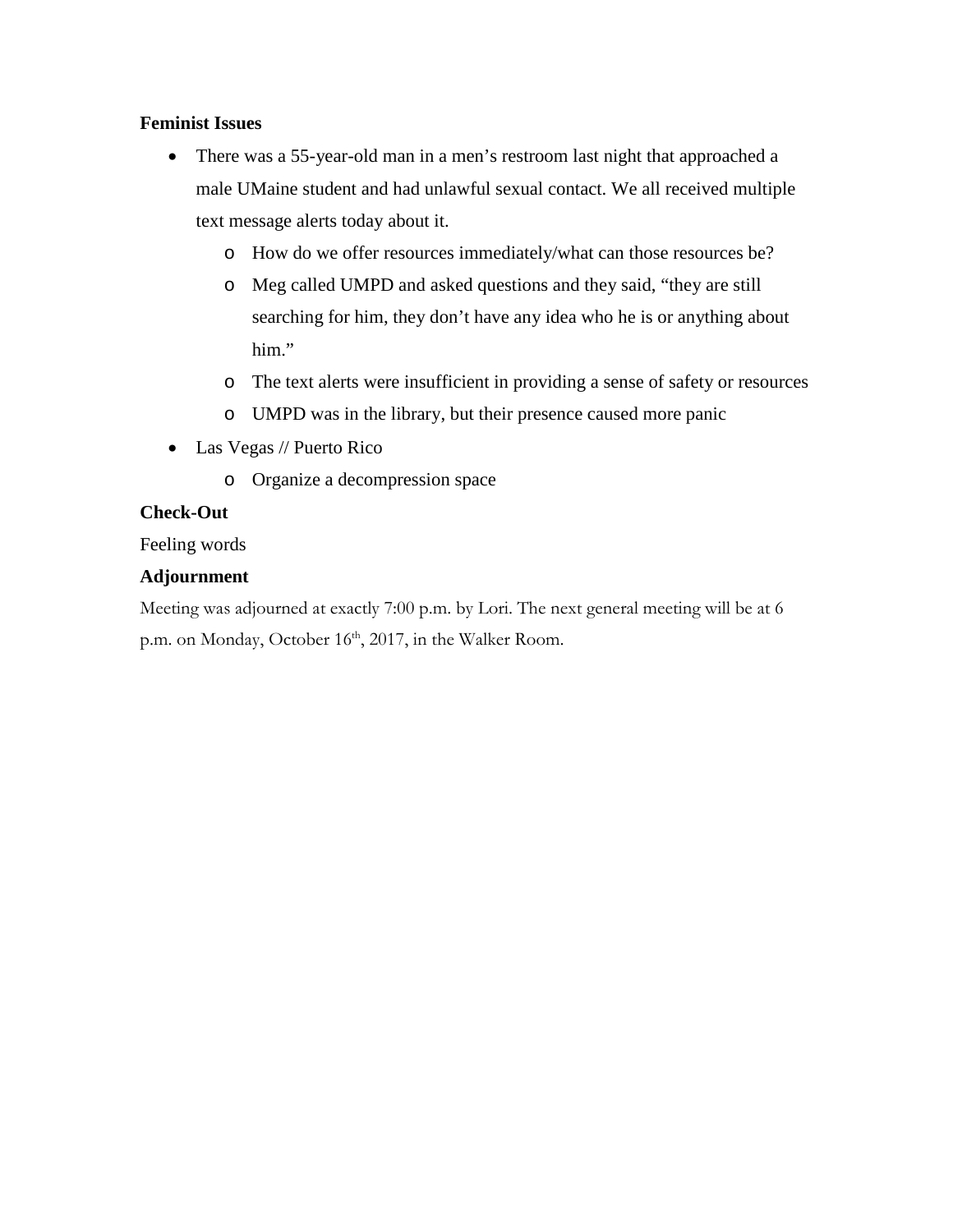# Feminist Collective Meeting Minutes Monday, October 16<sup>th</sup> 2017

## **Opening**

The sixth regular meeting of the Feminist Collective of the 2017-2018 academic year was called to order at 6:05 p.m. on Monday, October  $16<sup>th</sup>$ , 2017 in the Walker Room by the lovely Lori Loftin.

## **Check-In**

Name, Pronouns, favorite kind of pizza

## **Business**

- Apple picking was super fun! Lots of beautiful Insta pics came of it and it was a great time. Pick up some apples if you want!
- TOMORROW is Take Back the Night! 6-8 p.m. in the North Pod. It's a nonmandatory reporting event where people can share their stories about sexual assault, harassment, and/or violence. It's a very emotional event, you don't have to attend and if you do you don't have to share your story, but you are welcome to if you want. We are encouraging people to wear purple or teal.
- Wednesday is the decompression space in the WRC from 11-1 with the Mobile Mind Spa, feel free to stop by then or any other time as well.
- Health Equity Alliance is doing free HIV screening from 9-1 in the WRC on Thursday!
- Also on Thursday is the Kink Shame Kink Same Event for Sex Week  $\omega$  4 p.m. in the WRC.
- PRIDE CLUB NIGHT @ Yamas in Old Town at 10 p.m. on Friday. PSA: pregame and drink responsibly, we are representing Fem-C so please be conscious.
- Week of Action is next week! If you are willing to table MWF 10-3 at all contact Taylor Cray or sign up on the DoodlePoll (on Fem-C Facebook page) and help out! The focus this year is Crisis Pregnancy Centers and Taylor is planning on making a pamphlet to inform people who are tabling.
- Out of Silence is happening Friday November  $10<sup>th</sup>$  at 6 p.m! Please come and support this event!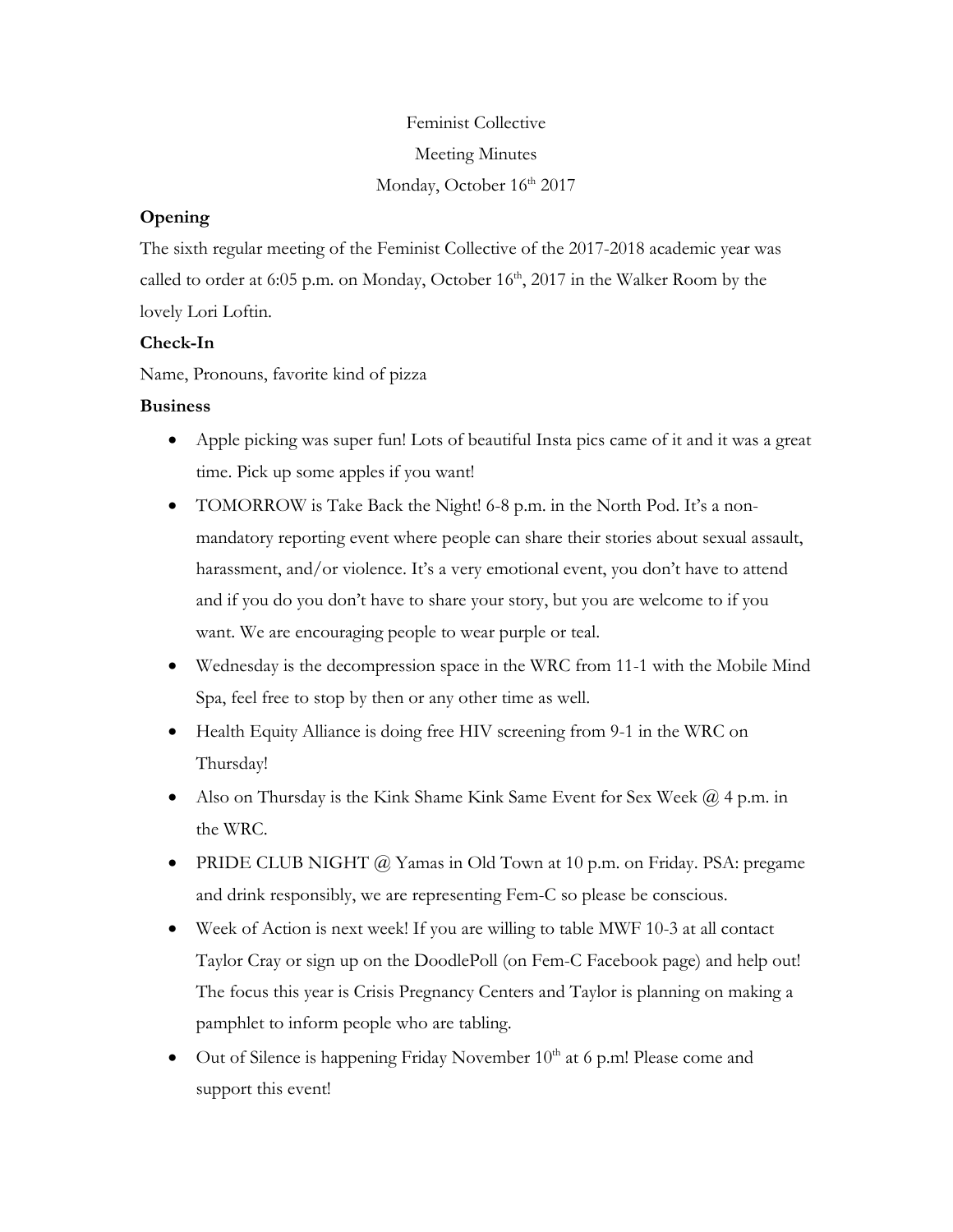• SWOP Behind Bars is a potential collaboration that might be happening with Bree; it involves connecting people with pen-pals with incarcerated sex workers.

## **Feminist Issues**

- Today there was a preacher on campus who was spewing very hateful speech targeting the LGBTQ flag raising ceremony. A lot of members showed up to counter protest and show support for the marginalized groups he was targeting.
- The #MeToo campaign has been spreading like wildfire on social media, how do people feel about that? Most everyone now knows people who shared these posts.

## **Check-Out**

What are you eating for dinner/What have you eaten for dinner/That's it.

## **Adjournment**

Meeting was adjourned at exactly 6:56 p.m. by Lori. The next general meeting will be at 6 p.m. on Monday, October 23rd, 2017 in the Walker Room.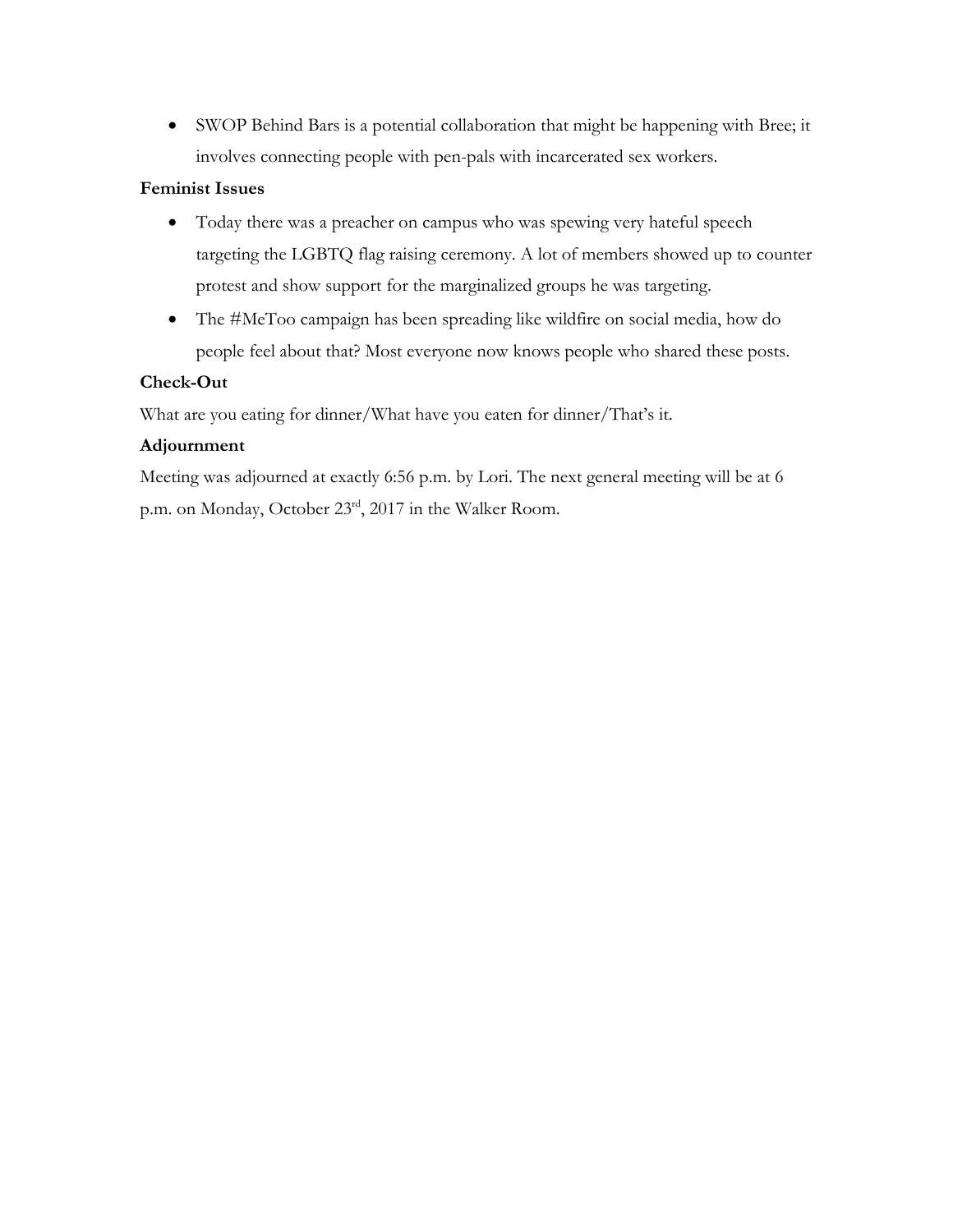# Feminist Collective Meeting Minutes Monday, October 23rd 2017

## **Opening**

The seventh regular meeting of the Feminist Collective of the 2017-2018 academic year was called to order at 6:02 p.m. on Monday, October 23rd, 2017 in the Walker Room by the lovely Lori Loftin.

## **Check-In**

Name, Pronouns, what are you going to be for Halloween?

## **Business**

- Optional crafting activity to compose compassion notes to send to Mabel's clients and staff!
- If you are interested in participating in Out of Silence PLEASE REACH OUT! Taylor Cray is organizing this and would love any help!
- SWOP Behind Bars is being organized by Bree, if you are interested in being set up with an incarcerated pen pal please reach out and contact Bree!
- Sex Carnival is happening! 6-8 next Friday! If you want to be involved contact Sam Saucier!
- Take Back the Night Feedback! Dean Dana is a weird dude and his speech made many people do a double take and feel weird about his presence.
- Marxist Socialist Group wants to have an event! If people feel positive about it then we'll move forward with it and you can stay tuned!

## **Feminist Issues**

• Bar Stool Instagram video... honestly why?

## **Check-Out**

We just continued crafting and discussing feminist issues until we dispersed.

## **Adjournment**

Meeting was adjourned relatively early at 6:22 p.m. by Lori. The next general meeting will be at 6 p.m. on Monday, October  $30<sup>th</sup>$ ,  $2017$  in the Walker Room.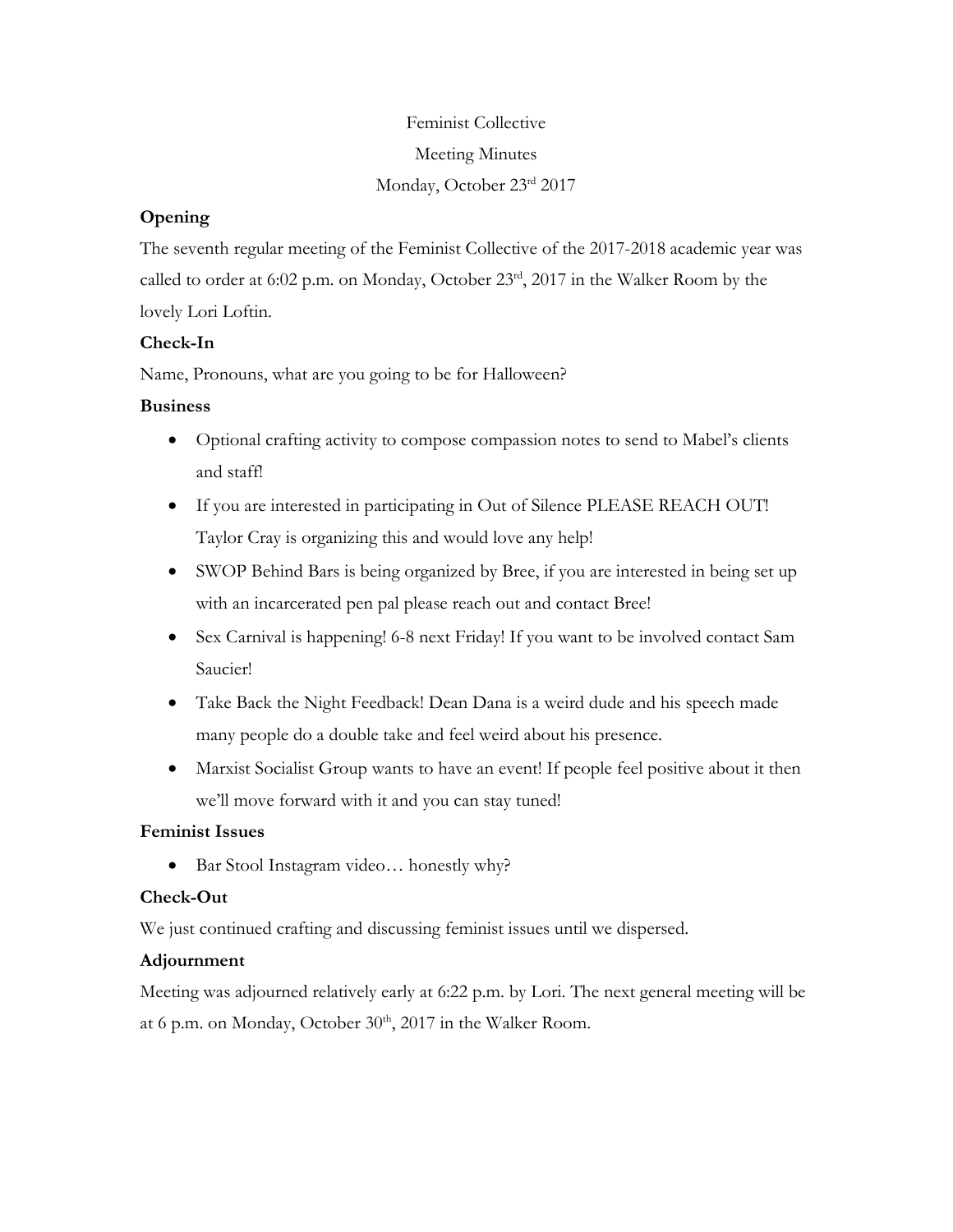# Feminist Collective Meeting Minutes Monday, November 6<sup>th</sup>, 2017

# **Opening**

The eighth regular meeting of the Feminist Collective of the 2017-2018 academic year was called to order at 6:06 p.m. on Monday, November  $6<sup>th</sup>$ , 2017 in the Walker Room by the wonderful Lori Loftin.

## **Check-In**

Name, Pronouns, what is your Hogwarts House?

## **Business**

- Socialist Club Event on Tuesday November  $14<sup>th</sup>$ ! We're still not sure what its gonna be like, so stay tuned! Most likely a discussion of some sorts.
- Feminist Career Night on Monday November  $27<sup>th</sup>$ ! It will be in place of meeting! Come learn about how to incorporate feminism into a career! We hope to bring in a speaker from a local organization (shout-out to Mabel's) and we are responsible for bringing food.
- Out of Silence! Taylor Cray is organizing this, and you should know that Thursday night there will be an event on activism by Mabel's that rehearsal will take place at. Actual Out of Silence is happening this Friday at 6:00 p.m. in Minsky Hall. Please come and share the Facebook event!
- Vagina Monologue Auditions! Your co-directors for the VM are Cassie and Lila! Come to auditions on November 28<sup>th</sup> and November 29<sup>th</sup> in the WRC.
- Elections are coming up sometime soon! Lori's position of co-chair will be up for grabs  $(\Theta \Theta \Theta)$ .
- CONGRATULATIONS to Olivia Pennington for Red Hands Project today! It was raining, but it was incredible!
- ELECTION DAY TOMORROW!!!!! Please vote! Polls are open from 7-8 at the Field House.

## **Feminist Issues**

• We read our Horoscopes and complimented each other, and it was dope.

## **Check-Out**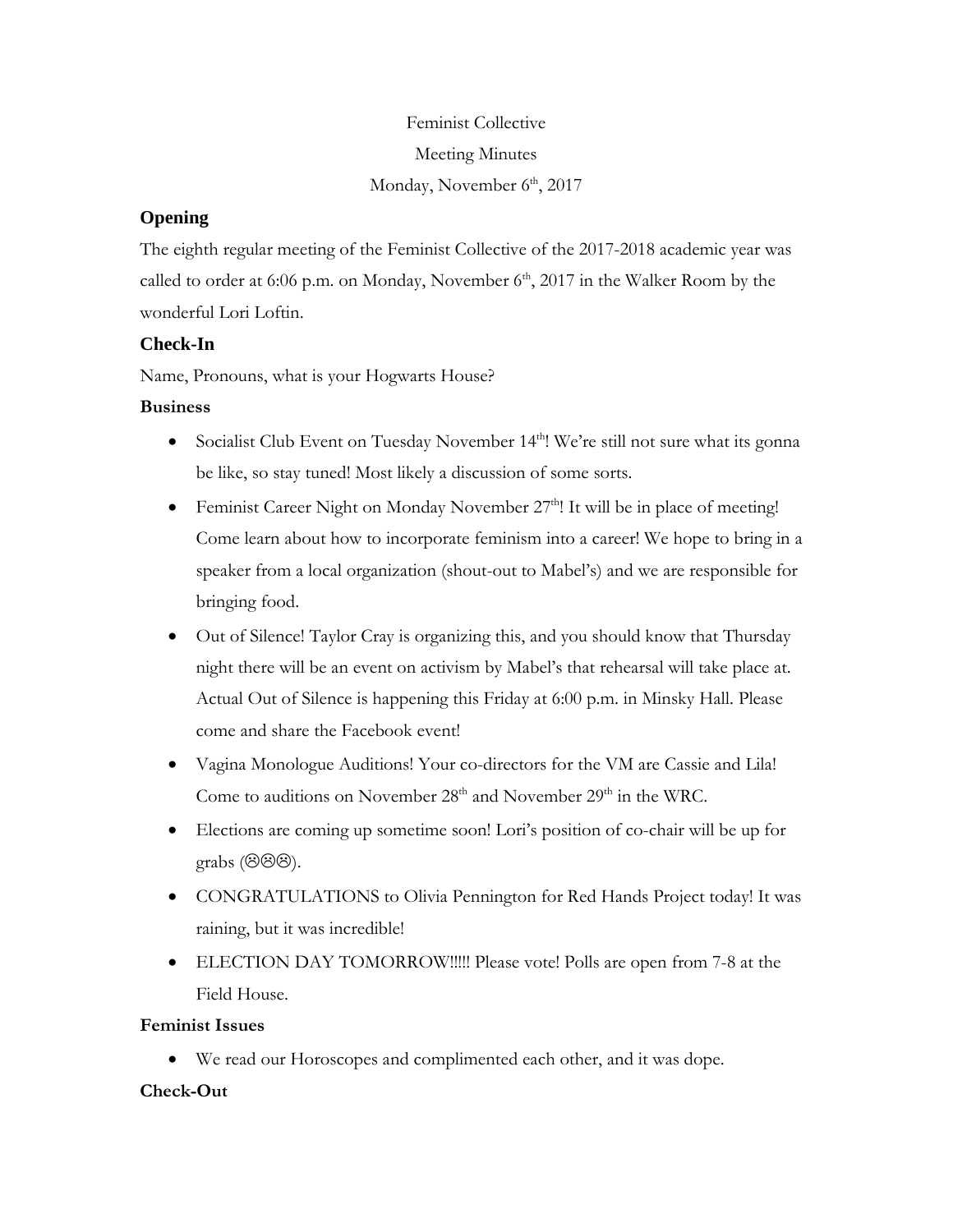What are you gonna go do now?

# **Adjournment**

Meeting was adjourned relatively early at 6:30 p.m. by Lori. The next general meeting will be at 6 p.m. on Monday, November 13<sup>th</sup>, 2017 in the Walker Room.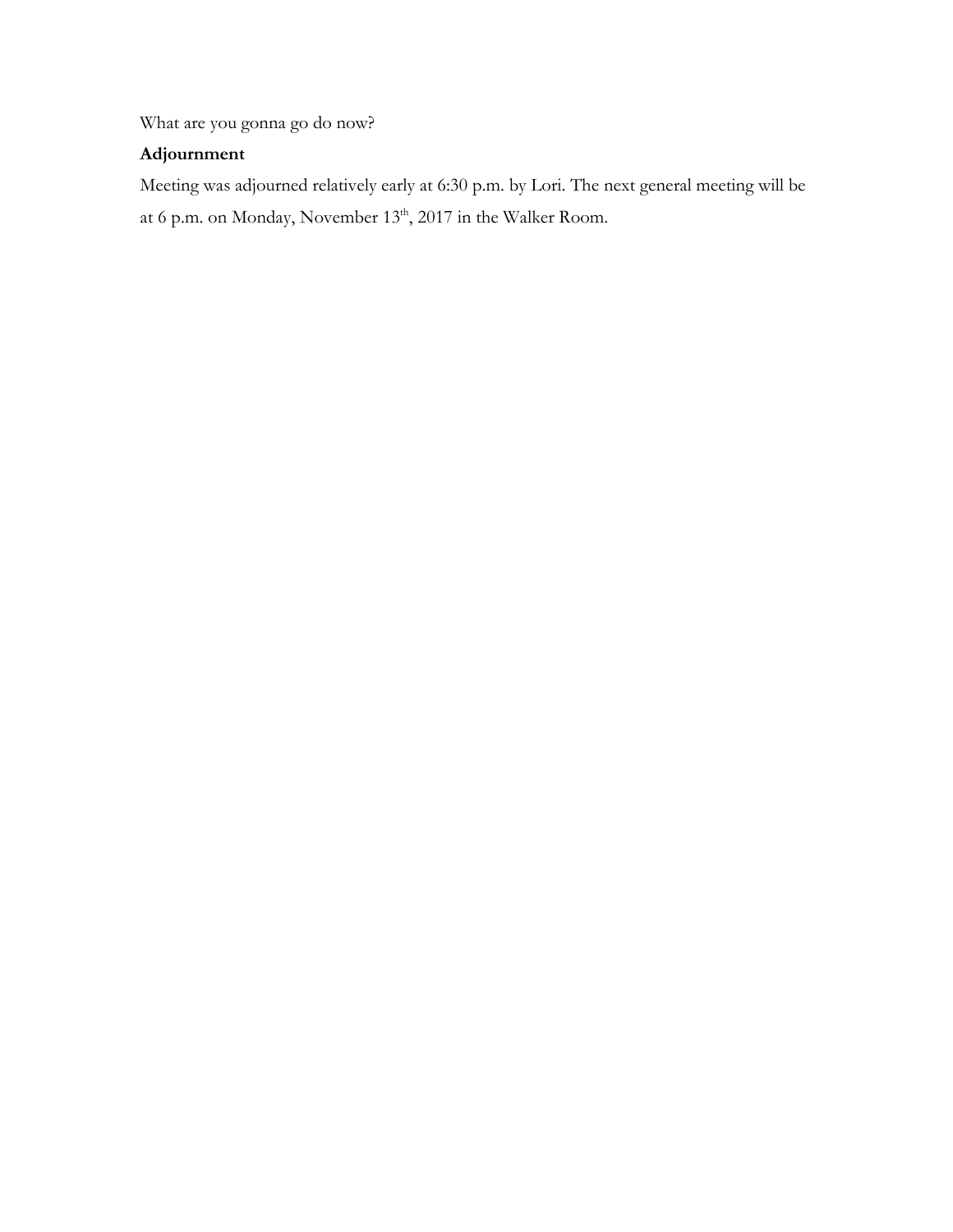# Feminist Collective Meeting Minutes Monday, November 13<sup>th</sup>, 2017

# **Opening**

The ninth regular meeting of the Feminist Collective of the 2017-2018 academic year was called to order at 6:09 p.m. on Monday, November  $13<sup>th</sup>$ , 2017 in the Walker Room by the wonderful Lori Loftin.

## **Check-In**

Name, Pronouns, what was your first online login?

## **Business**

- CONGRATULATIONS TO TAYLOR! Out of Silence was a huge success!
- Tomorrow is the Feminism and Socialism discussion at Stodder Hall @ 6 p.m. Please go and share your thoughts on being a rad feminist activist!
- In place of meeting on Monday, November  $27<sup>th</sup>$  will be a Feminist Career Night! Come learn about how to incorporate feminism into a career! We hope to bring in a speaker from a local organization (shout-out to Mabel's) and we are responsible for bringing food.
- Lila and Cassie have updates on Vagina Monologues! Auditions will be on November 28<sup>th</sup> and November 29<sup>th</sup>.
- Sarah is the president of Active Minds (shameless shout-out: meetings on Thursday at 6 in Senior Skulls Room) and they are putting together a mental health quilt to spread positivity about suicide prevention! Thank you to all who contributed squares and if you want to help out more stop by meetings or catch us in the Union tabling this week!
- Bree is leading the SWOP Behind Bars program, if you are interested in being paired with an incarcerated pen pal reach out to Bree!
- Elections will be held soon to replace Lori  $(\odot)$ , so stay tuned!

## **Feminist Issues**

• Lots of discussion ensued about Neopets, 45's ridiculous twitter history, and the awesomeness of women and girls.

## **Check-Out**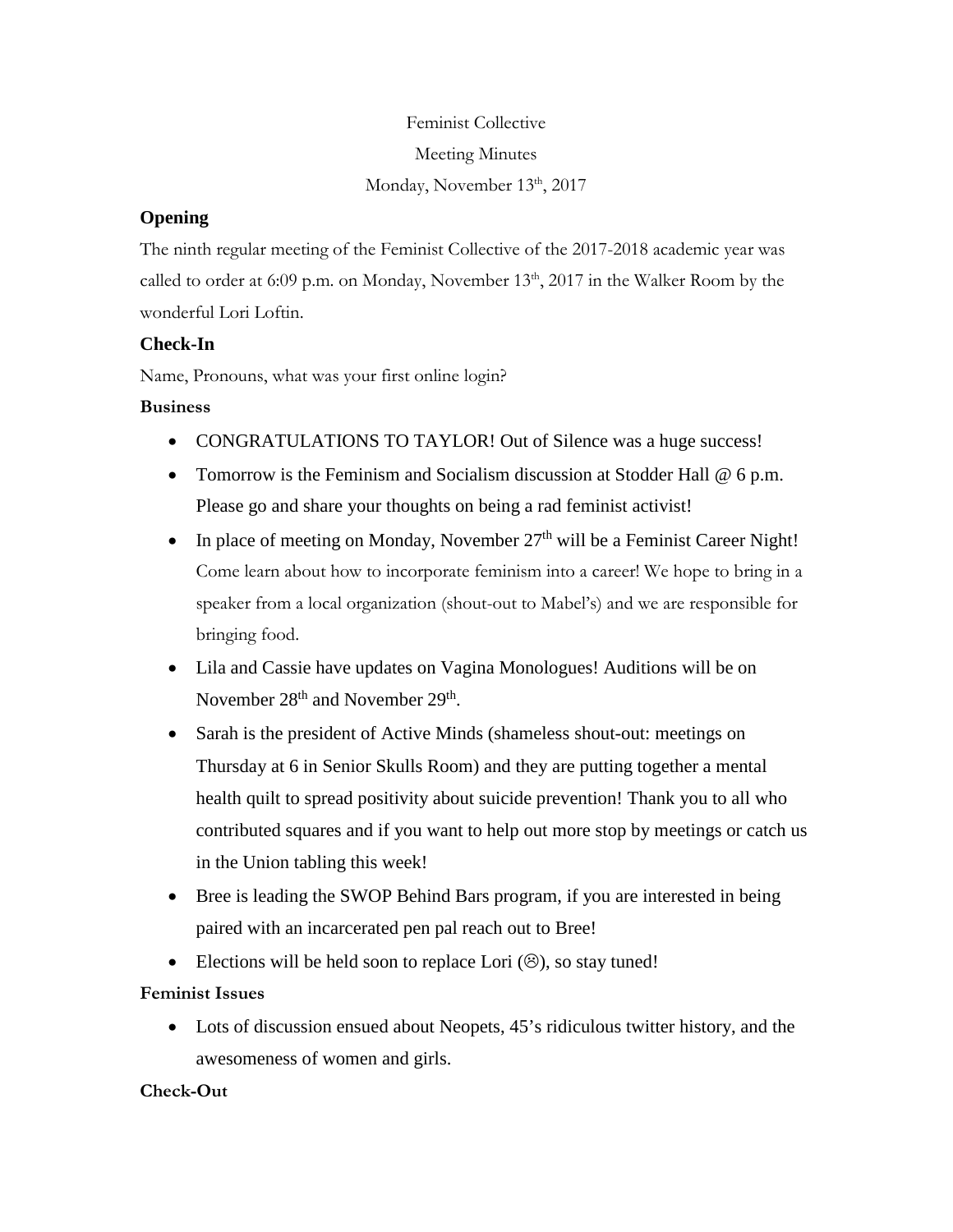Name, Pronouns, Feeling Words

## **Adjournment**

Meeting was adjourned at 6:30 p.m. by Lori. The next general meeting will be at 6 p.m. on Monday, November 20<sup>th</sup>, 2017 in the Walker Room.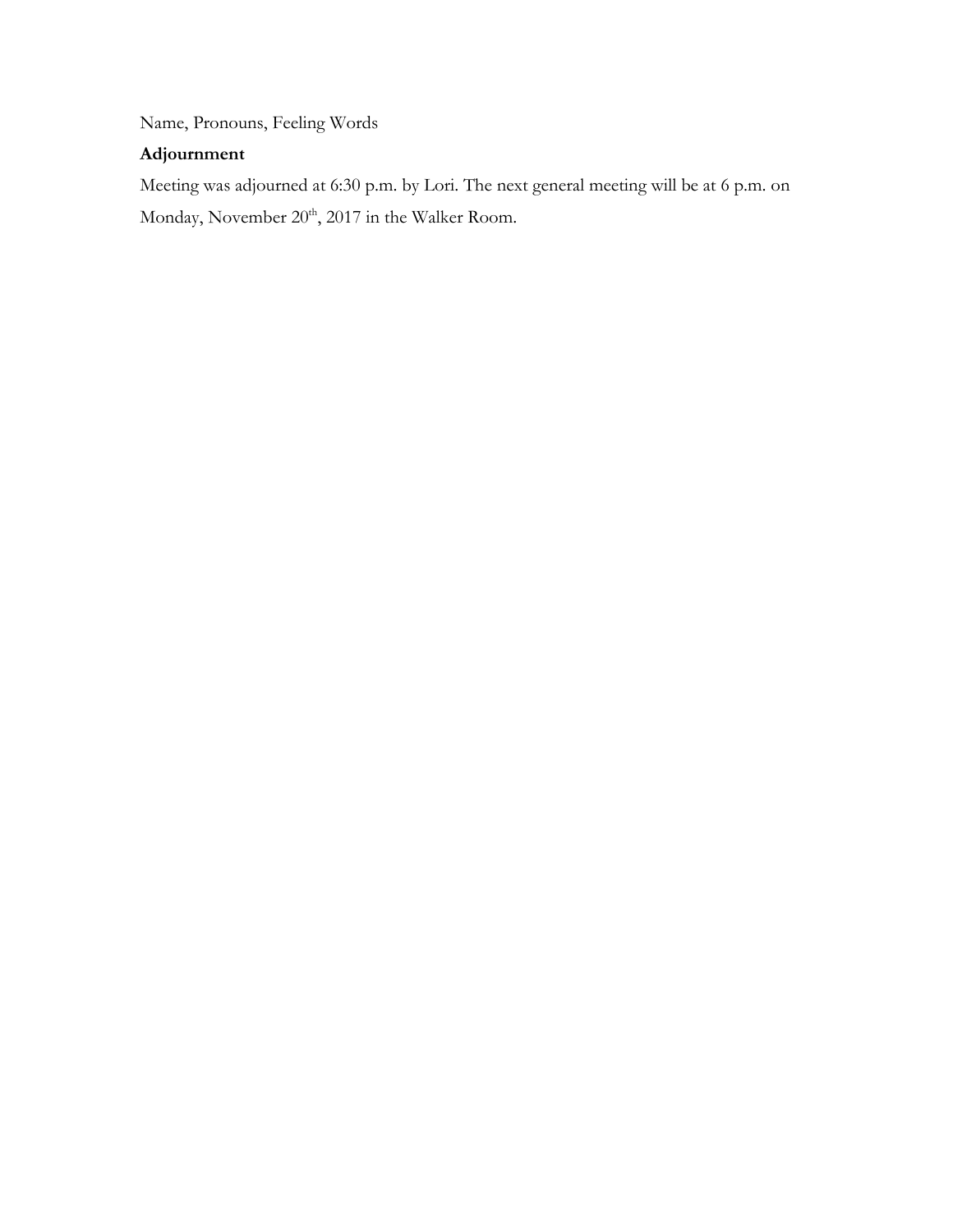# Feminist Collective Meeting Minutes Monday, January  $29<sup>th</sup>$ ,  $2018$

## **Opening**

The first regular meeting of the Feminist Collective of the 2018 Spring Semester was called to order at 7:00 p.m. on Monday, January  $29<sup>th</sup>$ ,  $2018$  in the Coe Room by the lovely co-chairs Meghan Frisard and Taylor Cray. Thirty beautiful people attended the meeting.

## Check-In

Name, Pronouns, what is your favorite smell?

**Business** 

- MC is here! She is the President of student government at UMaine and is here supporting Fem-C and also encouraging members to get more involved with student government in the hopes of making a difference by getting engaged as a Senator. Senate meets Tuesdays in the Bangor Room at 6 p.m. and has a myriad of roles on campus that really impact students, especially marginalized communities.
- Sarah O'Malley is also here! She is the President of Active Minds, a student group on campus that works to de-stigmatize mental health on college campuses. They are putting on the second annual Mental Health Monologues (a story sharing event for people willing to share their stories about experiences with mental health) and if anyone is interested in getting involved (sharing their own story, performing someone else's story, writing a story to be performed, or helping with tech) contact Sarah O'Malley on Facebook or at [sarahomalley@msn.com.](mailto:sarahomalley@msn.com)
- Cassie and Lila need help with the Vagina Monologues! Tabling to promote the event is starting as soon as possible, please sign up if you can! There will be a Doodlepoll on the group page and the supplies will be in the WRC. Please help if you can!
- Wednesday night Fem-C is having a Feminist Craft Night with WGS at 5 p.m. in the Coe Room (same room as meeting). Come make duct tape condom cases and rant about feminist issues!
- VAGINA MONOLOGUES are February  $9<sup>th</sup>$  and  $10<sup>th</sup>$ ! Tickets are only being sold at the doors, opens at 6:30. Get there early!